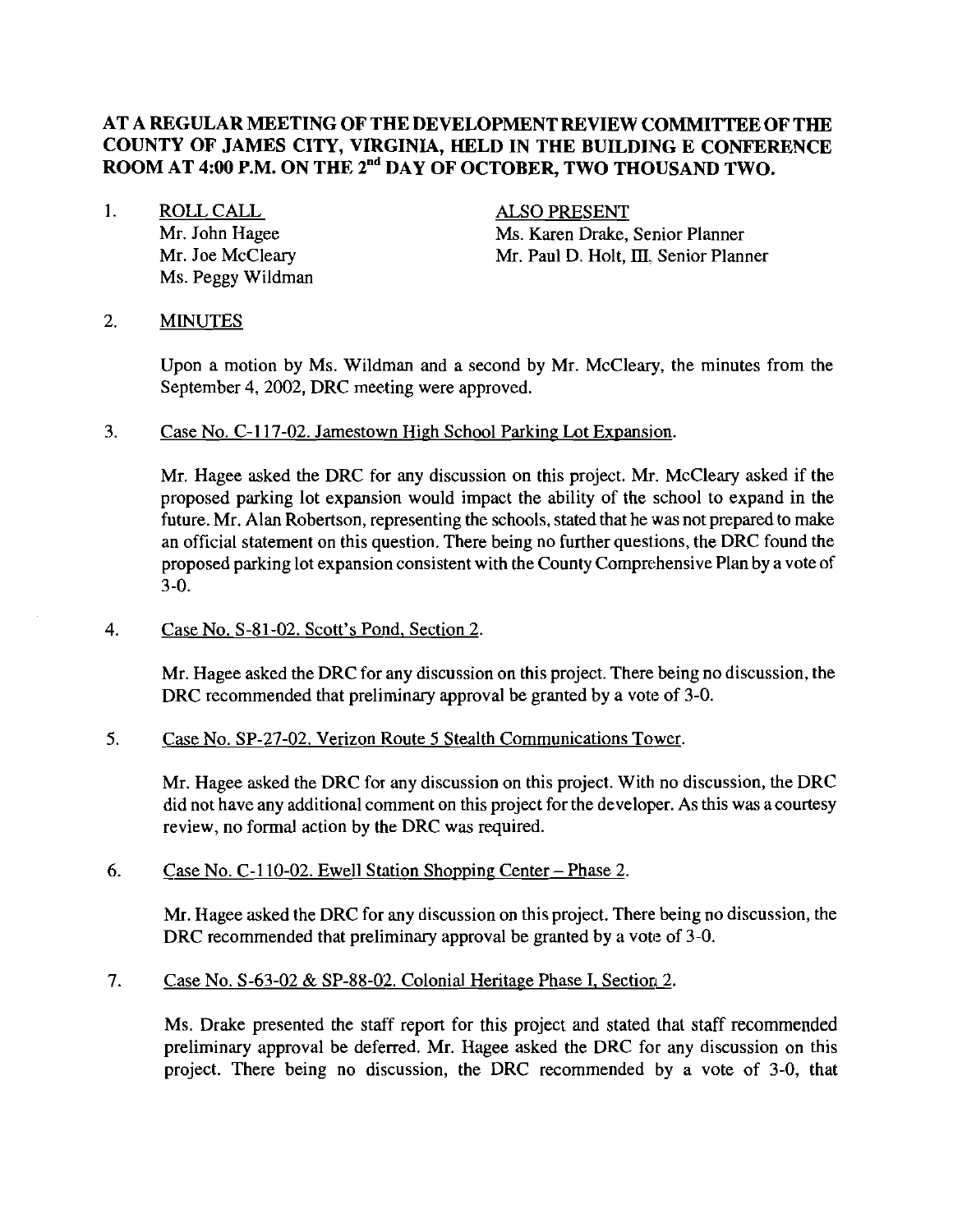consideration of preliminary approval be deferreduntil the next regularly scheduled meeting. The next meeting of the DRC will occur on October 30, 2002.

### 8. Case No. S-88-02 & SP-104-02. Colonial Heritage Phase I, Sections 3 and 3A.

Mr. Holt presented the staff report for this project and stated that staff recommended preliminary approval be deferred. Mr. Hagee asked the DRC for any discussion on this project. There being no discussion, the DRC recommended by a vote of 3-0, that consideration of preliminary approval be deferred until the next regularly scheduled meeting. The next meeting of the DRC will occur on October 30, 2002.

#### 9. Adjournment

There being no further business, the October 2, 2002, Development Review Committee meeting adjourned at approximately 4: 15 p.m.

 $\sqrt{Mn}$  Hagee, Chairman

O. Marvin Sowers, Jr., Secretary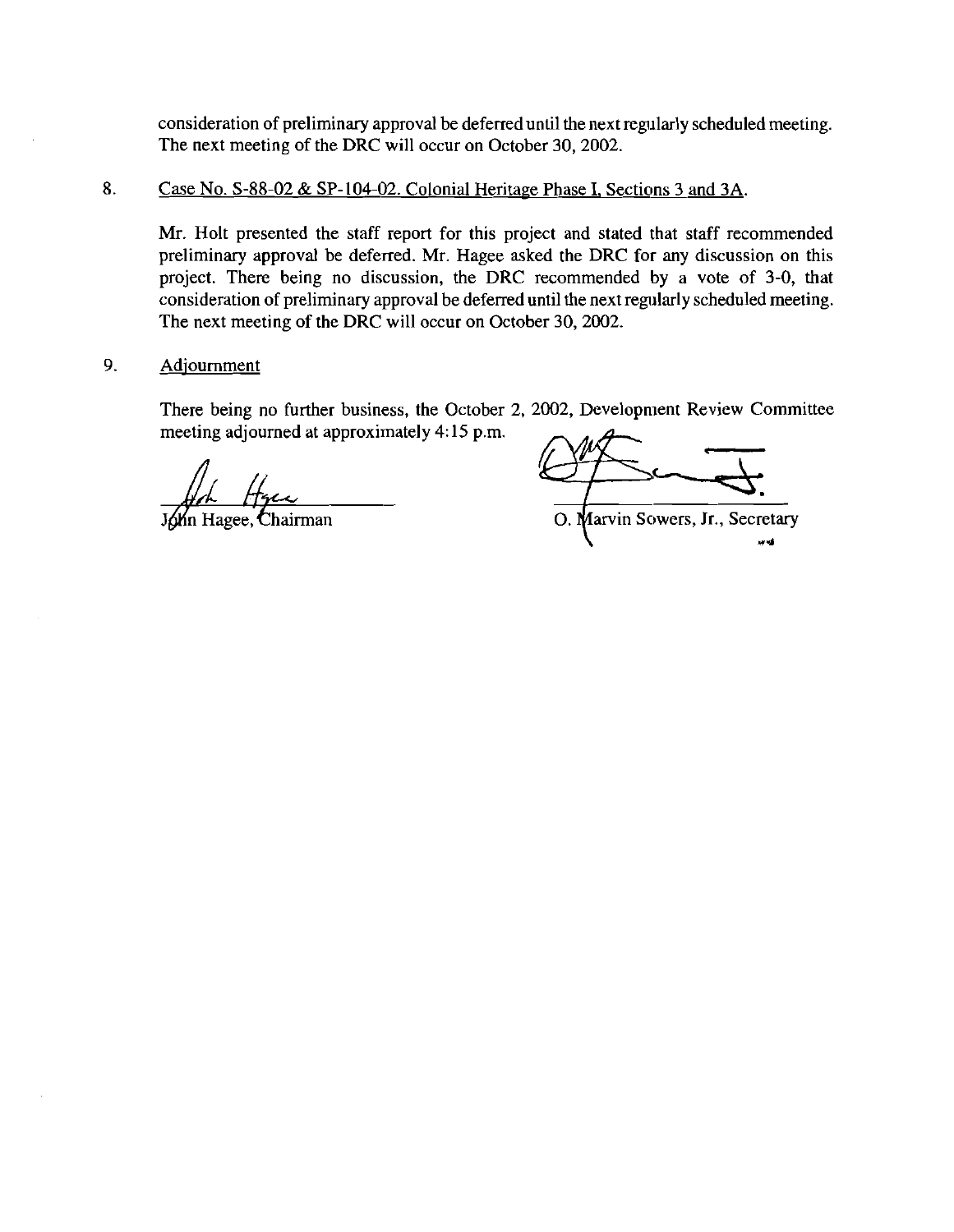#### S-63-02 & SP-88-02. Colonial Heritage, Phase I, Section 2 Staff Report for the October 30,2002, Development Review Committee Meeting

#### Summarv Facts

| <b>Applicant:</b>             | Mr. Howard Price, AES Consulting Engineers          |  |  |
|-------------------------------|-----------------------------------------------------|--|--|
| <b>Land Owner:</b>            | U.S. Home Corporation                               |  |  |
| <b>Proposed Use:</b>          | 89 Lots                                             |  |  |
| Location:                     | Richmond Road, across from the Williamsburg Pottery |  |  |
| <b>Tax Map/Parcel:</b>        | $(24-3)(1-32)$                                      |  |  |
| <b>Primary Service Area:</b>  | Inside                                              |  |  |
| <b>Existing Zoning:</b>       | <b>MU, Mixed Use with Proffers</b>                  |  |  |
| <b>Comprehensive Plan:</b>    | Low Density Residential                             |  |  |
| <b>Reason for DRC review:</b> | The development proposes more than 50 units.        |  |  |
| <b>Staff Contact:</b>         | Phone: 253-6685<br>Karen Drake                      |  |  |

#### Staff Recommendation:

At the October 2, 2002 meeting, the DRC deferred this case until their October 30<sup>th</sup> meeting so that revised plans could be reviewed. While the development plans are generally consistent with the Master Plan, there are several outstanding staff review comments which have a substantial impact on the development as currently proposed (reference especially Environmental Division Comment #I and Fire Department #I and JCSA Comment #I.)

Staff recommends preliminary approval be deferred until such time that completed plans are revised and resubmitted for review. Once staff has time to properly review the revised plans that address all concerns, then staff can reschedule this case for review by the DRC. Staff is willing to meet with the applicant to discuss comments prior to the resubmission of plans, as the design of the first sections of Colonial Heritage will significantly impact the rest of the development.

Karen <del>Dra</del>ke Senior Planner

Attachments:

- 1.) Site Plan (separate)
- 2.) Agency Review Comments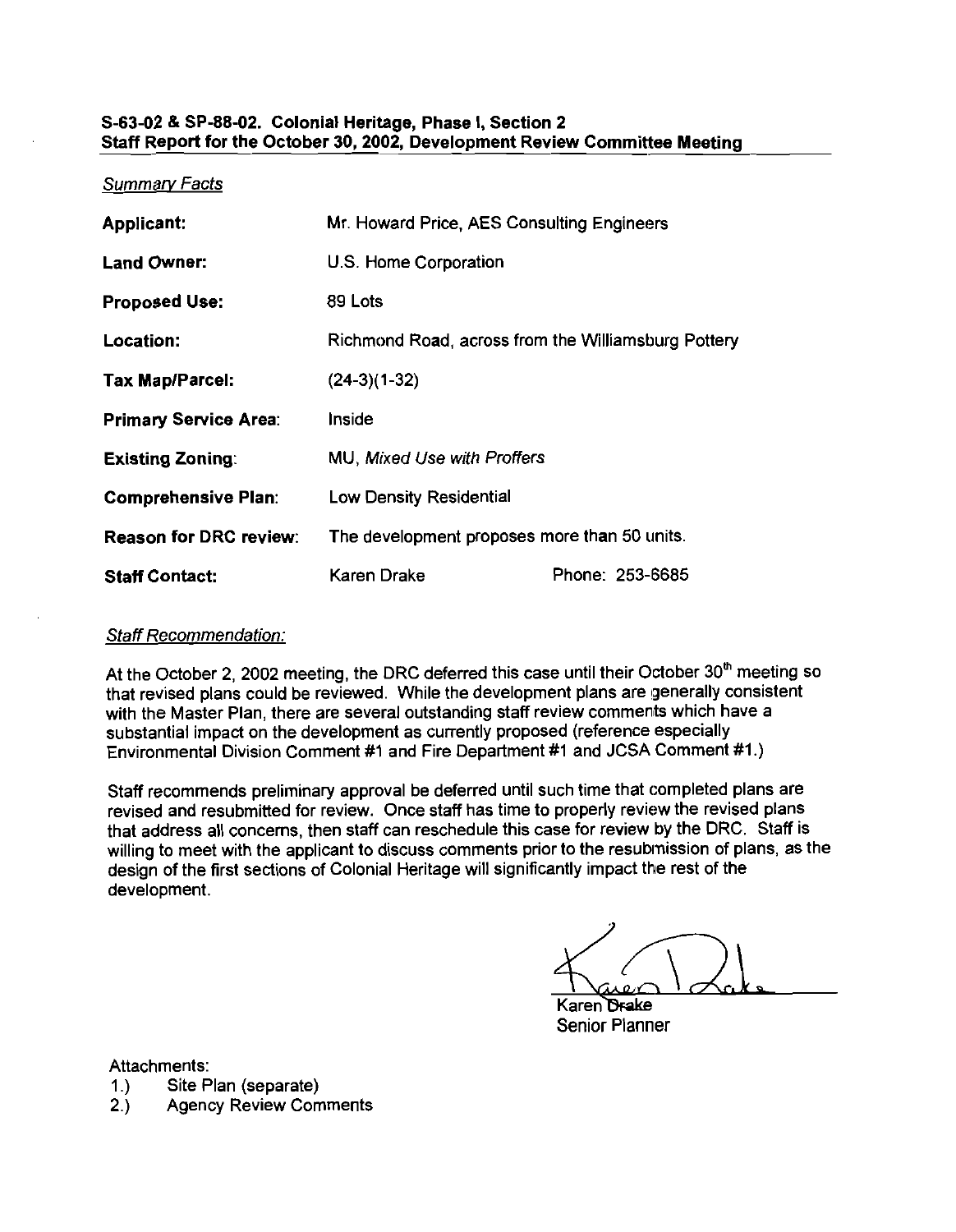#### Agency Review Comments for S-63-02 *8* SP-88-02. Colonial Heritage, Phase I, Section 2

#### Planning:

- 1. An additional \$85.00 is owed prior to the issuance of preliminary approval for the addition of lot #89, which was not accounted for when the development plans were originally submitted.
- 2. On the Cover Sheet:
	- a. Since this is a combined subdivision and site plan, please add site plan to the name of this project.
	- b. Correct the zoning of the property to MU, with proffers.
	- c. Please amend general note #17 to state that all roads shall be private and shall not be maintained by the Virginia Department of Transportation or James City County.
	- d. Add a note to the plans stating that all new monuments shall be set in accordance with Sections 19-34 thru 19-36 of the Subdivision Ordinance.
	- e. Include the notes on the cover sheet and the final plat required by Section 19-29(g) and 19-39(h) of the Subdivision Ordinance.
	- f. Please provide the height of all proposed structures if available or note that no structure can be over 60' without a height waiver.
	- g. Provide a detailed count of sections and units submitted for Phase I.
- 3. In the project description on sheet 2, please describe the location of this project from the same reference point as it relates to all surrounding developments.
- 4. On sheet 13, for lot #80, please correct the reference point of the 18' wide concrete driveway to the actual driveway and not the sidewalk and yard.
- 5. Denote the open space as "common" or "natural" open space.
- 6. For the BMPs, note the flood elevation in feet. For each lot abutting a BMP, provide a FFE in feet.
- 7. Regarding the proposed street names:
	- a. In the Construction Sequence and throughout the plans, please update all references to former proposed street names, Wynnebrook and Mount Pleasant Arms to the correct approved street name.
	- b. Sanford Arms and Pinebrook Road names are being reviewed by the USPS and comments will be forwarded when available.
- 8. In accordance with Section 19-69 of the Subdivision Ordinance, are any new entrance features planned for this section? If yes, the Planning Director must review and approve the proposed features.
- 9. Please note the minimum residential unit parking space requirements in Section 24-59(a) of the Zoning Ordinance and provide the parking space calculations and all necessary details.
- 10. Per the Zoning Ordinance requirements, please document how the MU open space requirement will be met for this project as a whole.
- 11. Regarding sidewalks,
	- a. Please provide handicap ramps, constructed to VDOT standards, to access the sidewalks at the end of each street cul-de-sac or t-turn around.
	- b. Please detail the sidewalk specifications.
- 12. Landscaping:
	- a. The landscape preservation easement, in which the street trees are proposed and required as part of the Streetscape Guidelines Policy, should be shown on the plat of the subdivision for future reference.
	- b. Even though single-family homes do not require a site plan, all buildings on a site plan are required to have planting adjacent to the buildings unless a waiver is granted by the Planning Director. Please provide typical drawings for all homes shown on the plans.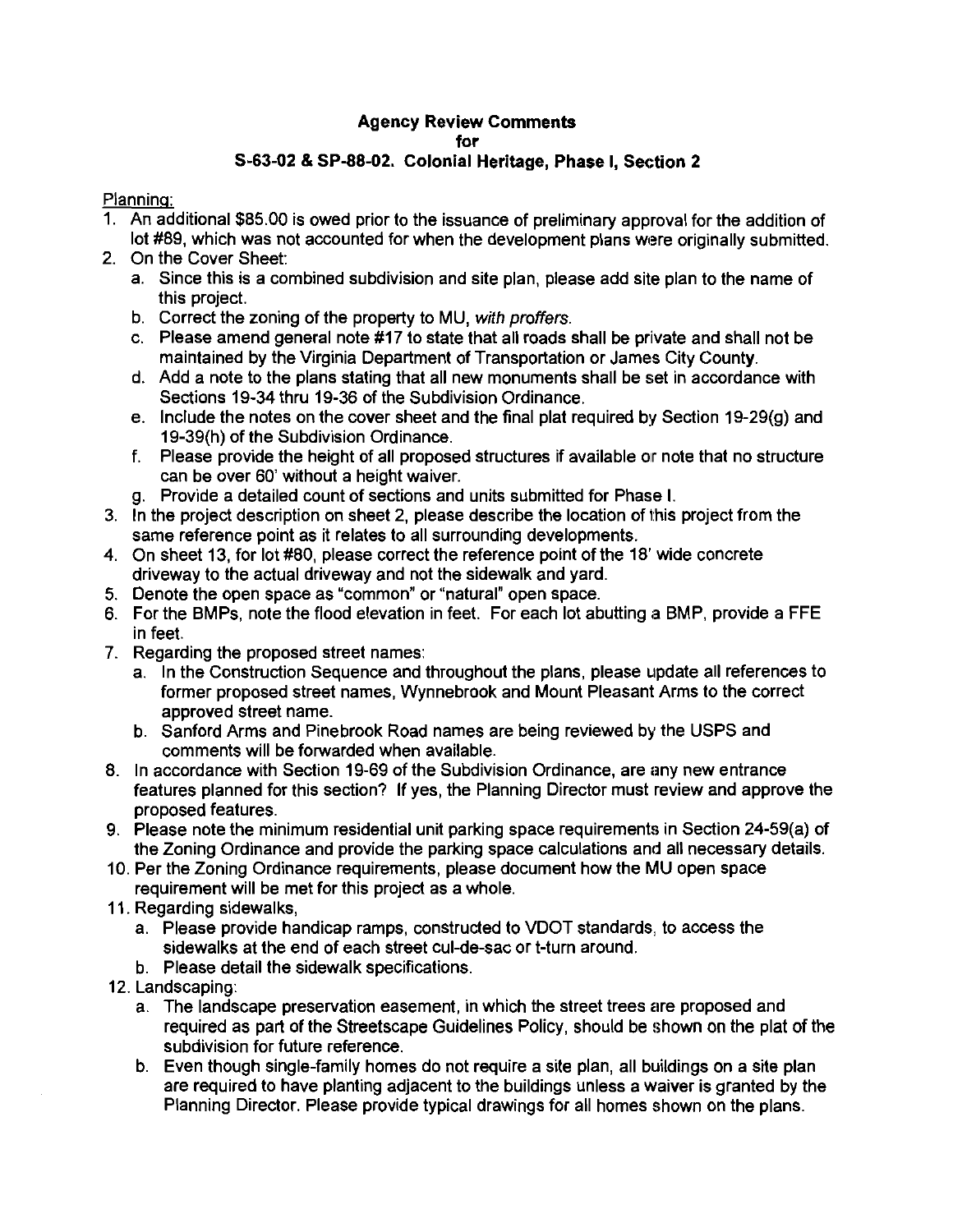- c. Include an explicit note on the front cover sheet and each of the landscape plans, that per the proffers, no irrigation wells shall be established or utilized for any residential unit. This note should be included on the final plat as well.
- 13. As previously requested, show the pedestrian trails and bicycle paths and detail design specifications of each in accordance with proffer 12b.
- 14. Regarding the detailed master plan proffer requirement, please either provide two separate copies of the approved plan submitted as C-39-02 for this case file, or include it as a Daae in the set of development plans. Additionally, please document any archeological sites on this detailed master plan.
- 15. Please provide an update on the following additional proffer requirements that must be fulfilled prior to final approval of these development plans:
	- a. Developing water conservation standards that are reviewed and approved by the James City Service Authority. Please contact Lisa Meddin, Water Conservation Coordinator at 253-6859 for further assistance.
	- b. Home Owner Association documents must be reviewed approved by the County Attorney.
	- c. Completion of the entrance road and improvements detailed in Traffic Proffer #3.H.1. (Note that no building permits can be issued until landscaping in Traffic Proffer #3.H.2. is completed or bonded.)

Staff recommends addressing these proffer requirements as soon as possible. Also, various proffers require financial payments to the County due at time of final approval of the plans which will be reviewed in detail at a later date.

16. Additional comments may be issued when plans are revised.

#### Countv Enaineer:

1. Please submit the conservation easement deed and plat for recordation by the County.

#### Environmental:

1. Please refer to the attached comments, dated October 23, 2002.

#### Fire Department:

- 1. There is not adequate space for emergency vehicles to turn around at the end of the streets that have "T" turnarounds.
- 2. Will Stanford Arms have a curved turn to the right? As shown on the plan, the road may not allow for fire apparatus to turn without damage to the equipment or property.

#### Health Department:

1. No comments on the subdivision plans.

#### **JCSA:**

- 1. Based on the concerns of the Fire Department that results in the potential reconfiguration of the roads, which would result in the reconfiguration of the water and sewer mainsllines, JCSA does not recommend Preliminary Approval at this time.
- 2. More detailed comments will be forwarded when available.

#### VDOT:

1. Has completed the review of the subdivision plan as the streets are private.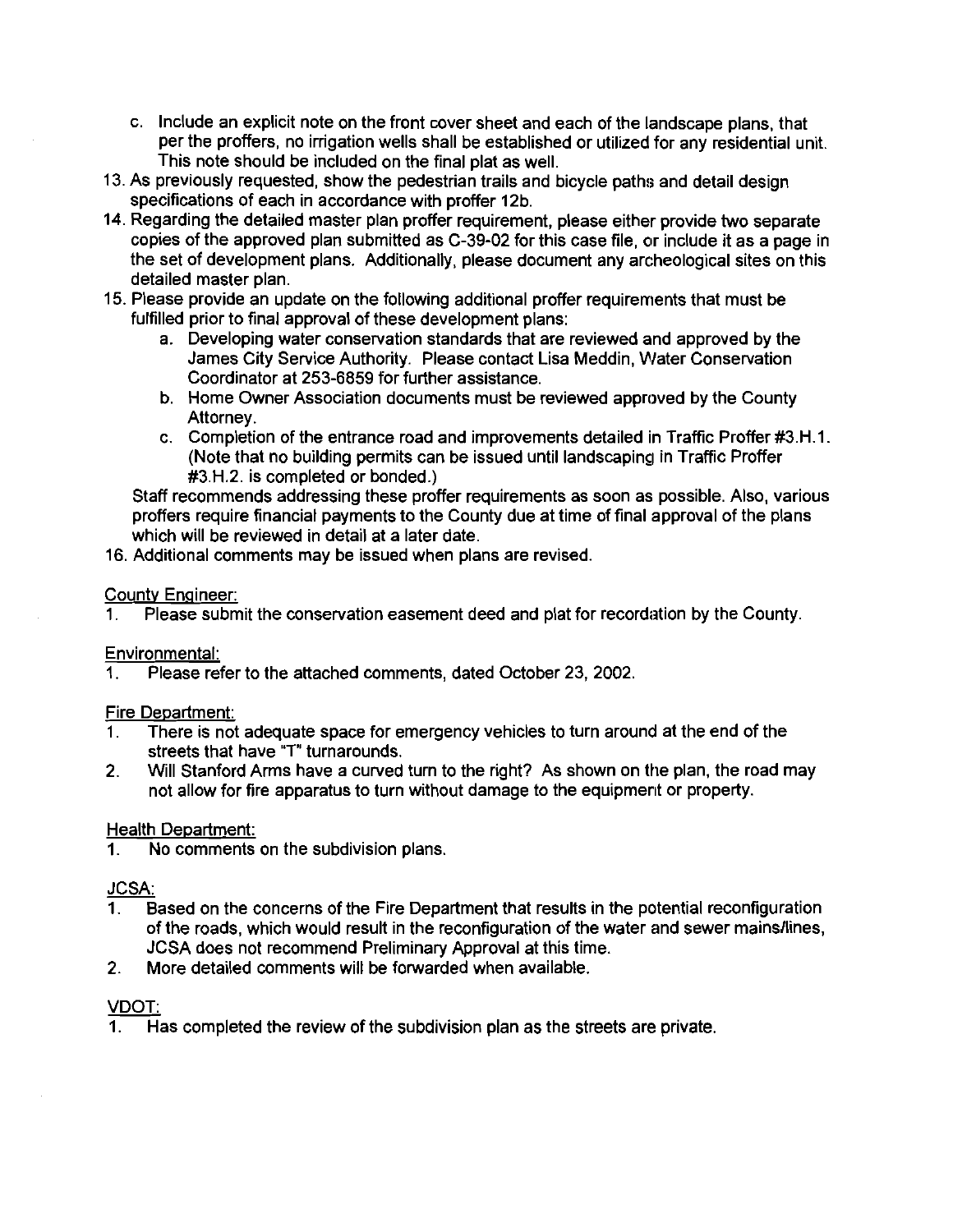ENVIRONMENTAL DIVISION REVIEW COMMENTS

Colonial Heritage, Phase I, Section **2**  S-063-02 and SP-088-02 *October* 23. *2002* 



## *General*

- 1. Steep Slopes. The previous review comments raised the issue of steep slope impacts and there were several lots and road impacts that were identified. Some of these items were addressed with this resubmission but there are still some lots and at least one road that have the potential to impact steep slopes due to their close proximity to these slopes. In addition, there appears to be discrepancies between the environmental inventory sheet and the plan sheets regarding the location of steep slopes. Further, examination of the topography on the plan sheets indicates that not all the steep slopes have been identified. This has resulted in some structures or grading activities to be proposed on steep slopes. As this issue affects which lots can be platted and disturbance of the slopes presents erosion problems, it is important that the informationused to identify steep slopes be as accurate as possible. Therefore, a field delineation needs to be made of steep slopes for the areas adiacent to lots  $24$ -26, 62-64, 73, 74, 87-88, and the end of Newport Forest hefore these lots can be approved. contact the Environmental Division so wecan participate in and confirm the steep slope delineation. Approval of these lots will be based on the outcome of this field work.
- 2. NEW. Provide on the cover sheet of this and all future submittals for Colonial Heritage a breakdown of estimated impervious area, disturbed area and dedicated open space associated with each phase of the project. It will be important to track this information as sectional plans are developed.
- 3. The response letter dated September 25, 2002, asks for the erosion and sediment control, and subdivision bonds to be calculated. This calculation needs to be delayed until the plan is approved.
- 4. NEW. Uncontrolled Drainage. There are numerous instances of drainage swales being directed toward steep slopes without any control measures. These outfalls, which carry runoff from the houses and other impervious areas, are a potential source of erosion for the slopes. To control these outfalls. either direct the roof drainage to the street if possible or provide a rigid lip level spreader at the end of each of these swales that are proposed to discharge in an uncontrolled manner over steep slopes. The rigid lip needs to be 10 feet long for swales that receive drainage from just one or two structures but should be longer for swales that receive drainage from multiple structures.
- 5. NEW. BMP identifiers (numbers, labels, etc.) should be consistent withor cross referenced to those indicated on the overall Master Stormwater Plan for the site.
- 6. Geotechnical. Due to the size of the pond embankments, a geotechnical report is necessary to substantiate design of each stormwater management facility. Address slope stability, seepage control, settlement and recommendations for design and construction including density test requirements, intervals and frequencies. This will be required before a land-disturbing permit for the project. This has not been provided yet.
- 7. New. Septic system. Show all existing septic fields on the site plan for all existing structures. Provide notes on the plan to describe how these septic fields will be abandoned and who will oversee their removal.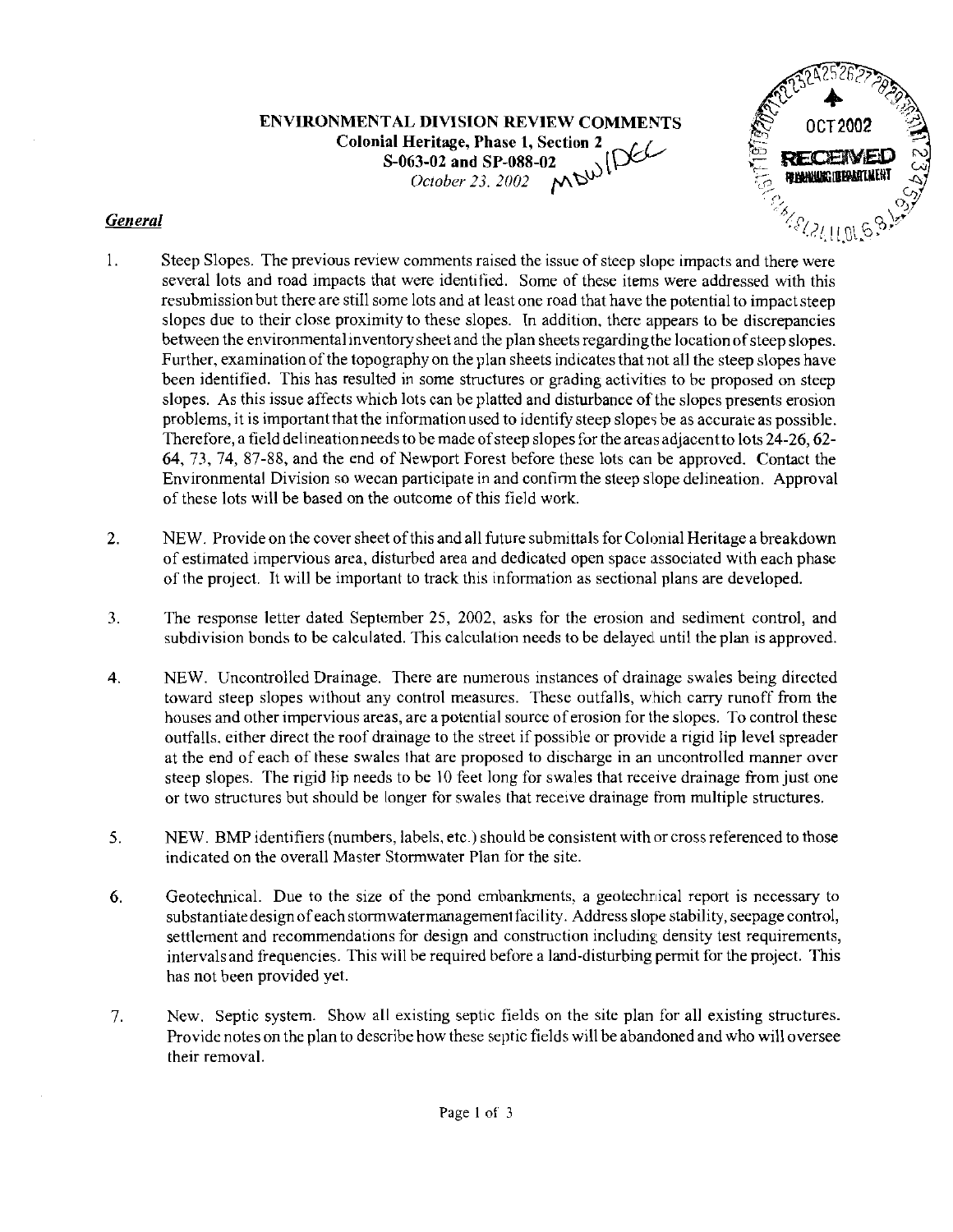- **8.** New. Private well. Show all existing wells on the site plan for all existing structures. Provide notes on the plan to describe how the wells are to be abandoned and who will be overseeing the abandonment. Be advised that a Virginia Health Department permit will he required for the abandonment and can be ohtained from the Virginia State Department of Health, Williamsburg Office. Call 253-4813 for further information.
- 9. New. Existing Structures. Show all existing structures on the site plan, state which are to be demolished and which are to remain. Be advised that a demolition permit will he required for each unit and can be obtained from James City County Code Compliance. Call 253-6626 for further information.

#### *Erosion* & *Sediment Control Plan:*

- 10. E&SC Plan. The erosion control plan presented may be adequate once sediment basins are installed and road grading and storm drain systems are functional. However, at initial road clearing stages of **construction,somedisturbedsite** area willbypass the primarycontrol(s)until suchtimeas onslte storm drainage systemsare functional. 'Therefore,additional controls such as perimeter silt fence, diversion dikes, etc. are required at the intersection of Arthur Hills Drive and Wynnebrook. This was previous comment #17 but has not been addressed.
- 11. Silt fence. Upgrade all proposed silt fence to super silt fence in all areas adjacent to steep slope areas. Changes were made on Phase 2 but changes still need to be made on the Phase 1 plan sheet.
- 12. Sediment Basin 2.2. Provide a safety fence around this structure due to the deep, steep sided permanent pool.

#### **Stormwater Management / Drainage:**

- 13. SWMIBMP. The plan references a Master Stomwater plan that is lo be used to demonstrate compliance with thecounty's stormwaterrequirements. This plan has been reviewed but it has not been resubmitted. Therefore, compliance cannot be demonstrated for the Phase 1 projects.
- 14. BMPlWater Quality Points. The compliance of this section is dependant on the submission of the master stormwaterplan to verify the information contained in the standard Worksheet for the BMP Point Systemand ensure that the stormwatermanagementplan for this project attains at least 10 BMP points.
- 15. Open Space Credit. The areas of Natural Open Space claimed in each category of point credit need to be identified on the plan. This refers to the  $0.01$  vs  $0.15$  credit factor.
- 16. BMP Design Information. The runoff curve number (RCN) chosen for the residential lots is too low. The RCN used was for  $1/4$  acres lots while the plan states that the average lot size is 0.17, which is closer in size to the 118 acre lot size. The RCN should berevised using figures that are interpolated between the 1/4 ac and 1/8 ac RCN values based on the 0.17 acre lot size or the method of obtaining adjustments to RCNs based on impervious cover from TR-55, Chapter 2.
- 17. Channel Adequacy. Storm system 8 discharges into an existing naturaI drainage channel in an uncontrolled manner (ie. without SWM/BMP control). Submit adequacy analyses for the receiving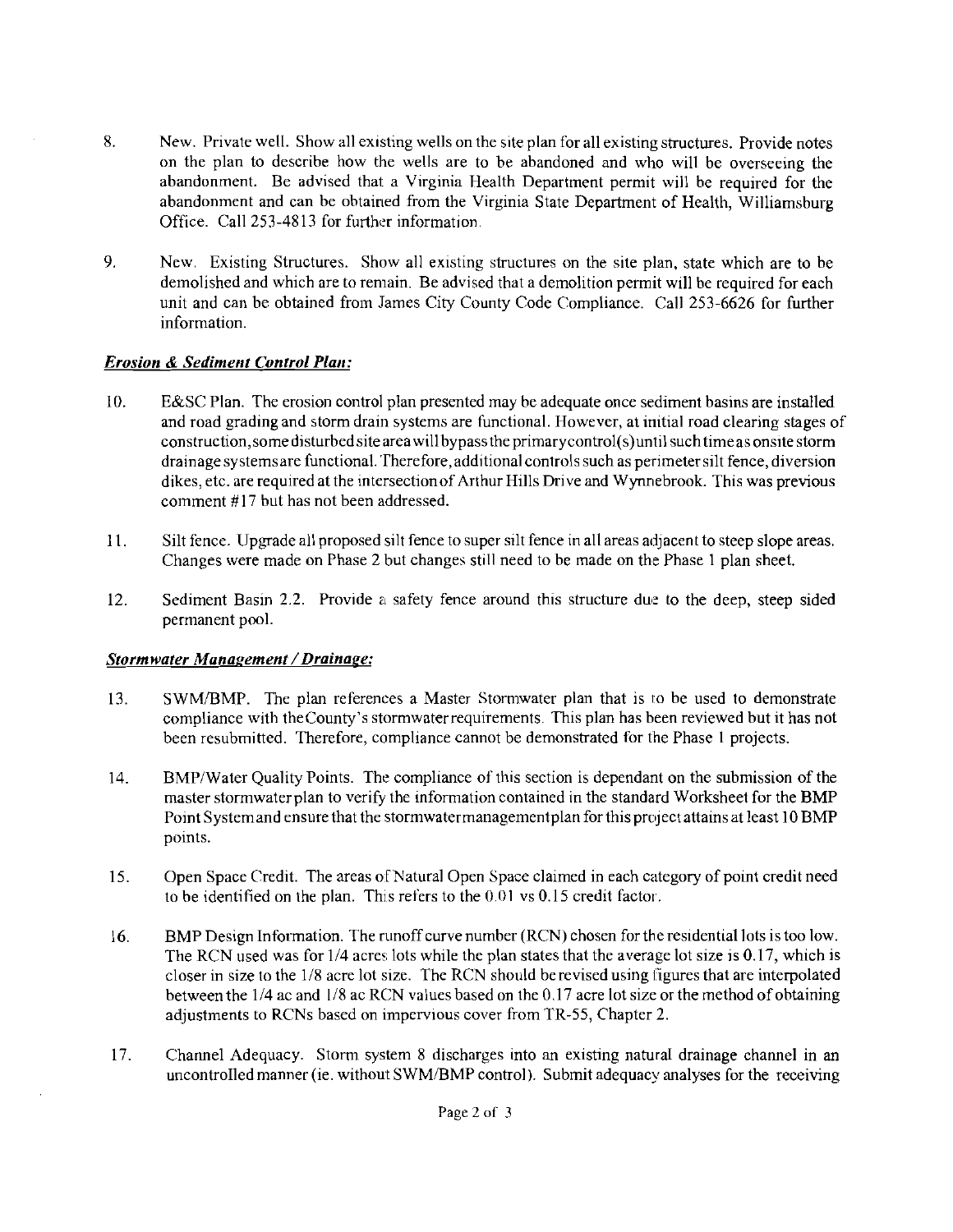natural drainage channel in accordance with VESCH MS-19 procedure to verify that the natural channel is adequate for velocity and capacity using the 2-year design storm event. Evaluate natural channels based on permissible velocities using existing soil or existing cover conditions. This was requested with the previous submission but was not provided.

- 18. Pond Buffers. Relabel the 25' buffer provided around the pond as a Pond Buffer not a landscape buffer.
- 19. Principal Spillway. Reorient the grate on the outlet structure so that it is horizontal or perpendicular to the flow line. This orientation is important to reduce clogging of the grate with debris. Also given the proximity to residential structures, the distance between the grate bars needs to be reduced to reduce its potential as a safety hazard.
- 20. Emergency Spillway. The emergency spillway for BMP 2.2 needs to be relocated so that it is entirely in a cut section or else it needs to be lined with concrete.
- 21. Pond Construction. The compaction of'the dam shell needs to be 95% not 90%.
- 22. Stormwater Conveyance Channel Computations. The "n" factor used in the calculations for the drainage channels is too high; 0.18 was used when it should be 0.05 for grassed swales. Based a revision of the velocity values, the following locations need to have the specified linings:
	- A. Behind units 23 and 24, EC-2
	- B. Behind units 8 and 9, EC-2
	- C. Behind units 67 to 73. EC-3
- 25. Storm Drain Outfall. Investigate the possibility of relocating the system 8 outfall to the same area as the sewer line between lots 62 and 63. This will eliminate the disturbance of a very steep slope and allow the pipe to be installed on a lesser degree slope that is already to be disturbed for the sewer installation.
- 26. NEW Future Comments. Due to the nature of these comments, especially those related to disturbance of steep slopes and proposed open space areas, uncontrolled drainage (natural channel adequacy), concentrated flow onto slopes and layout/configuration issues associated with the steep slope issues, the Environmental Division will not complete full technical review of the erosion and sediment control plan (Phase 1 and Phase II). We reserve the right to further review erosion and sediment control plan measures for earthwork Phases I & II, onsite stormwater conveyances and stormwater management/BMPs upon sufficient resolution of these basic plan components.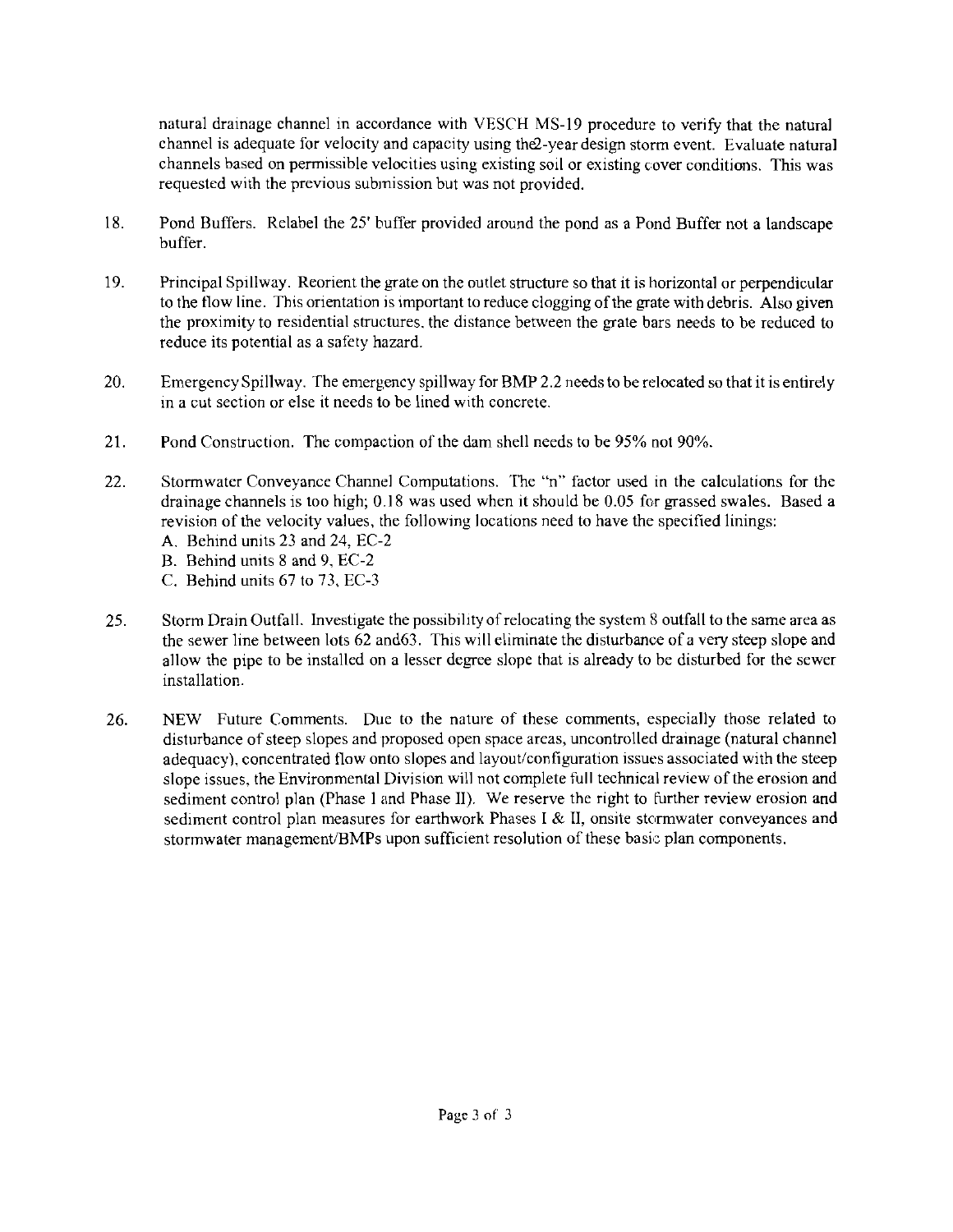#### Site Plan 104-02. Colonial Heritage, Phase I, Sections 3 and 3A Staff Report for the October **30, 2002,** Development Review Committee Meeting

#### **SUMMARY FACTS**

| <b>Applicant:</b>             | Mr. Richard Smith of AES Consulting Engineers                                                                                        |  |
|-------------------------------|--------------------------------------------------------------------------------------------------------------------------------------|--|
| <b>Proposed Use:</b>          | 86 residential units (comprised of a mix of single family detached,<br>single family attached, duplex and triplex residential units) |  |
| Location:                     | Colonial Heritage master planned community (across from the<br>Pottery on Richmond Road)                                             |  |
| Tax Map/Parcel:               | $(24-3)(1-32)$                                                                                                                       |  |
| <b>Primary Service Area:</b>  | Inside                                                                                                                               |  |
| <b>Parcel Size:</b>           | Sections 3 is approximately 17.25 acres<br>Section 3A is approximately 14.18 acres<br>$(31.43 \pm \text{ acres total})$              |  |
| <b>Existing Zoning:</b>       | MU, Mixed Use, with proffers                                                                                                         |  |
| <b>Comprehensive Plan:</b>    | <b>Low Density Residential</b>                                                                                                       |  |
| <b>Reason for DRC review:</b> | More than 50 residential lots are proposed                                                                                           |  |
| <b>Staff Contact:</b>         | Paul D. Holt, III<br>Phone: 253-6685                                                                                                 |  |

**STAFF RECOMMENDATION** 

Consideration of preliminary approval was deferred at the DRC's October 2, meeting. Since that time, additional calculations and some partially revised plan sheets have been submitted to the Environmental Division and a letter of understanding was submitted to the James City Service Authority.

Both the JCSA and the Environmental Division have reviewed this material. Based on what was re-submitted, both agencies are still not comfortable recommending that preliminary approval be granted. There continues to remain many outstanding issues and items for which additional data and plan detail is needed.

Staff therefore recommends consideration of preliminaryapproval bedeferred until the next regular DRC meeting, which is currently scheduled for November **26, 2002.** 

The DRC should be aware that a full set of revised plans was submitted to the Planning Office on October 22, **2002.** However, given the time constrai October **30,** DRC meeting.

Paul D. Holt. III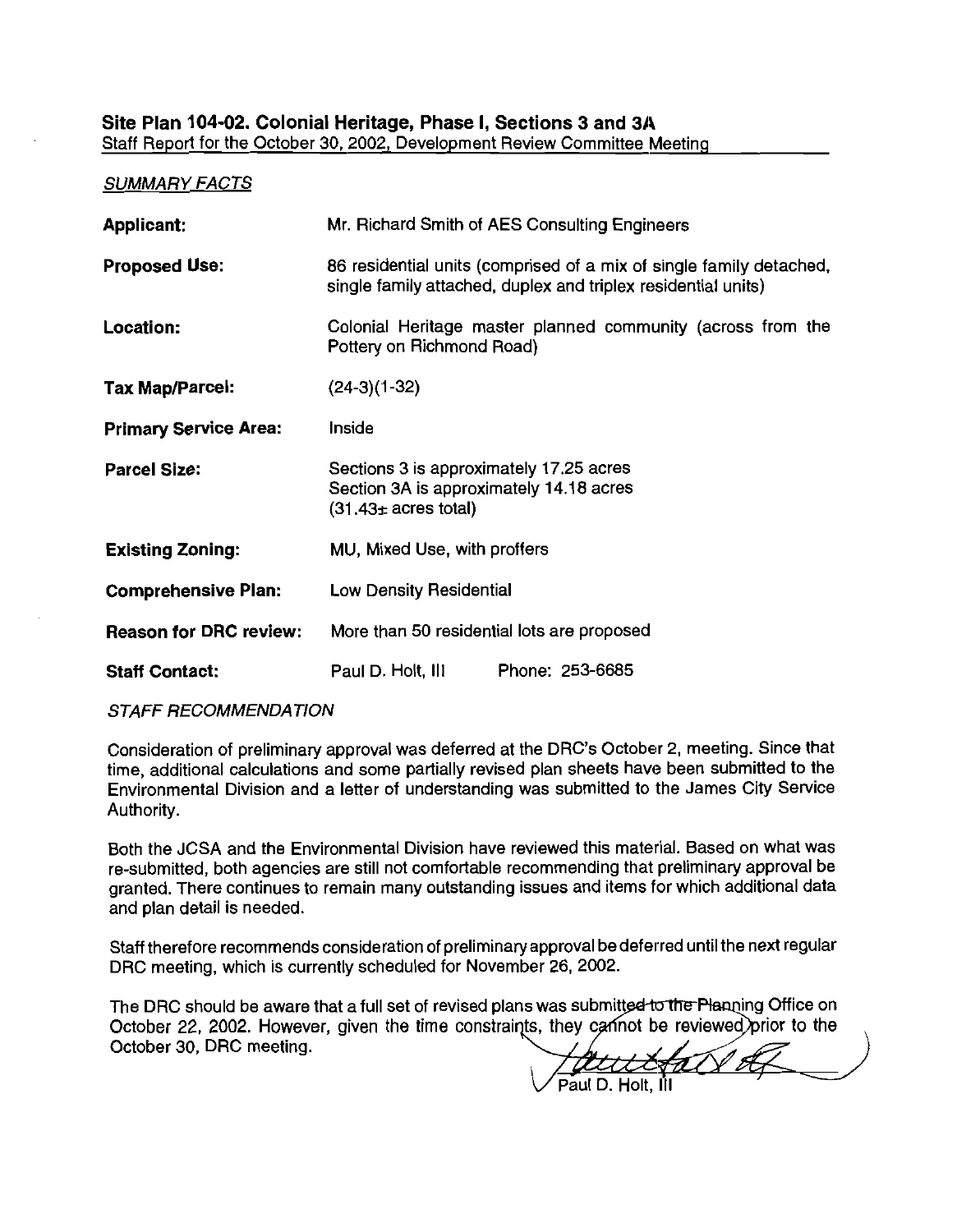#### Site Plan 119-02. Ford's Colony, Williamsburg West Drive & Country Club Drive Roadway Improvement Plans Staff Report for the October 30, 2002, Development Review Committee Meeting

### SUMMARY FACTS

| <b>Applicant:</b>             | <b>Charles Records, AES Consulting Engineers</b>                                                                                                                                                                                                                                                                                                            |  |
|-------------------------------|-------------------------------------------------------------------------------------------------------------------------------------------------------------------------------------------------------------------------------------------------------------------------------------------------------------------------------------------------------------|--|
| Landowner:                    | Realtec, Incorporated                                                                                                                                                                                                                                                                                                                                       |  |
| <b>Proposed Use:</b>          | Roadway Improvements                                                                                                                                                                                                                                                                                                                                        |  |
| Location:                     | Williamsburg West and Country Club Drive; Powhatan District                                                                                                                                                                                                                                                                                                 |  |
| Tax Map/Parcel No.:           | VDOT and private right-of-way adjacent to (32-3)(1-11)                                                                                                                                                                                                                                                                                                      |  |
| <b>Primary Service Area:</b>  | <b>Inside</b>                                                                                                                                                                                                                                                                                                                                               |  |
| <b>Project Area:</b>          | $\pm$ 2.5 acres of disturbed area                                                                                                                                                                                                                                                                                                                           |  |
| <b>Existing Zoning:</b>       | R-4, Residential Planned Community, with Proffers                                                                                                                                                                                                                                                                                                           |  |
| <b>Comprehensive Plan:</b>    | <b>Low Density Residential</b>                                                                                                                                                                                                                                                                                                                              |  |
| <b>Reason for DRC Review:</b> | The Proffers submitted with Case No. Z-5-01 require the DRC to<br>determine that the final design of the intersection and related<br>improvements, including column locations, curbing locations and<br>design are generally as shown on the "Proposed Intersection Plan for<br>Ford's Colony Section XII and Country Club Drive" dated August 26,<br>2002. |  |
| <b>Staff Contact:</b>         | Phone: 253-6685<br>Christopher Johnson, Senior Planner                                                                                                                                                                                                                                                                                                      |  |

#### STAFF RECOMMENDATION

Staff recommends that the DRC find the site plan titled "Williamsburg West and Country Club Drive Improvement Plans dated October 2,2002" generally consistent with the proposed intersection plan referenced in the Ford's Colony proffers and recommend preliminary approval subject to agency comments. The location and design of the intersection of Country Club Drive and Ford's Colony, Section 12, as shown on the attached site plan, is consistent with the prelirninary plan prepared by AES following meetings between County staff, VDOT, Realtec and adjacent property owners in Williamsburg West and the Bazzle Apartments. Related improvements such as curbing and columns are also generally consistent with the prelirninary plan.

Christopher Jo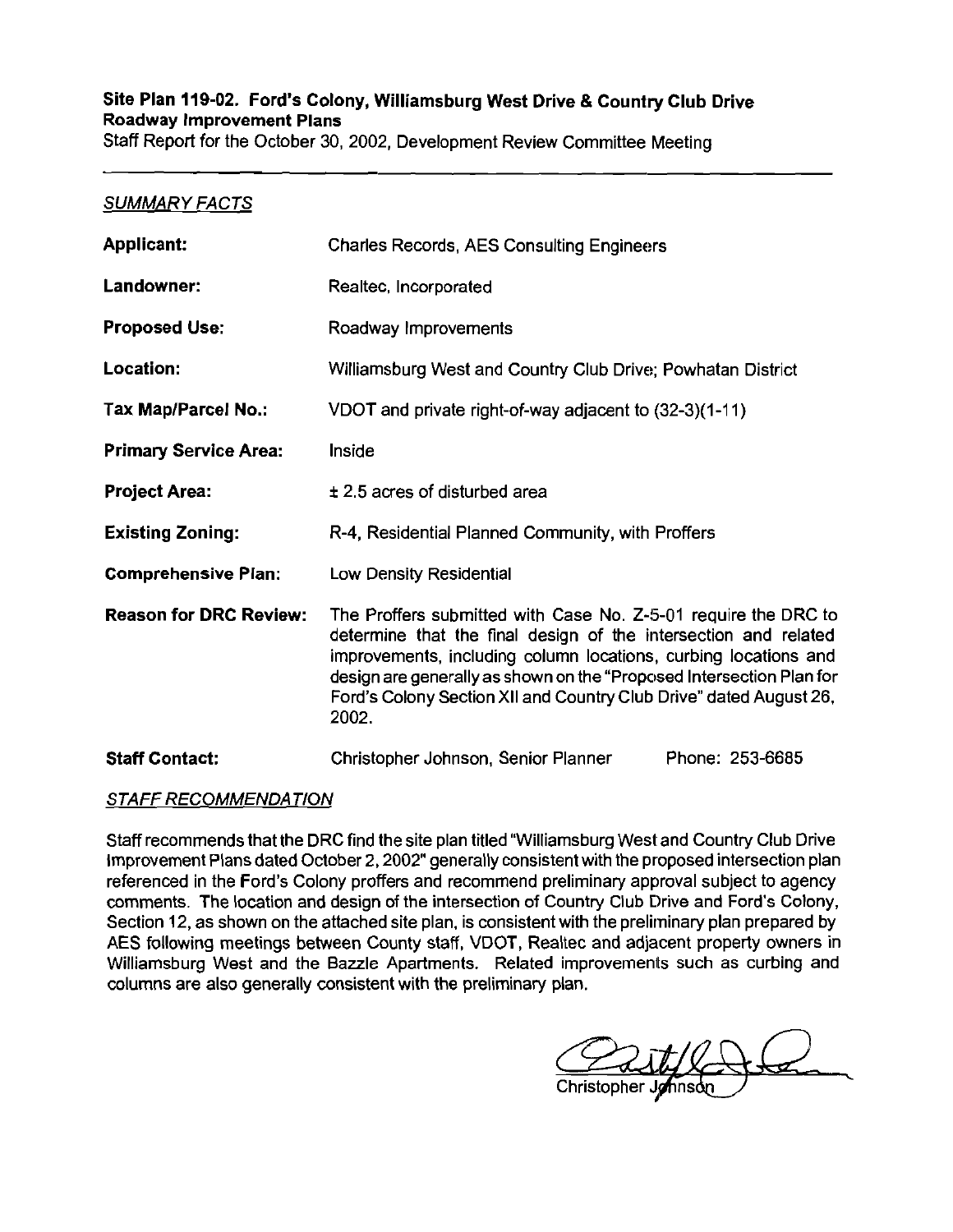**Attachments:** 

- **1. Location Map**
- **2. Agency Comments**
- **3. Ford's Colony Amended and Restated Proffers dated September 20, 2002**
- **4. Williamsburg West Civic Association letter dated August 30, 200:2**
- **5. Proposed Intersection of Ford's Colony Section XI1 and Country Club Drive, Ford's Colony, Section XI1 dated August 26, 2002**
- **6. Site Plan**
- **7. Landscape Layout Plan and Construction Details**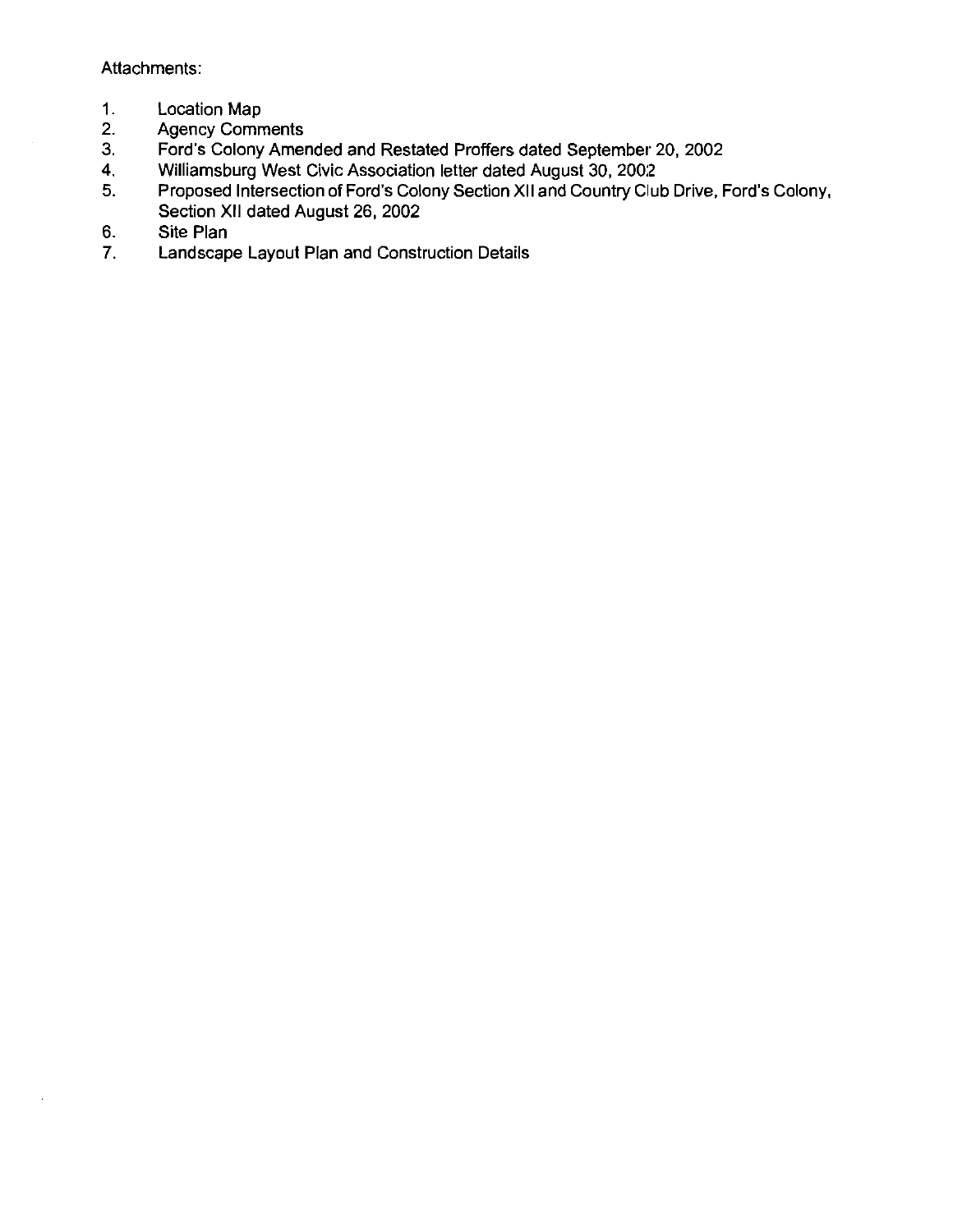### Agency Comments

for

### Case No. SP-119-02. Williamsburg West and Country Club Drive Roadway Improvement Plans

#### Planning:

- 1. The road names which were submitted for review as part of Case No. 5-51-02 (Nottinghamshire. Coxmoor, Beeston Fields, Bulwell Forest. Kilwell Forest, Oakmere Park) have been approved for this development. Please include them on all applicable plan sheets for future revisions to these plans.
- 2. Please add a prominent note to the plans listing the amended proffer language pertaining to the development of Section XI1 and the roadway improvements on the plans.
- **3.** Several existing trees along Williamsburg West Drive are proposed to be relocated according to the note on the demolition plan. Where are these trees going to be relocated?
- **4.** Please ensure that all work associated with relocating existing mailboxes does not interrupt regular mail delivery to any of the affected properties.
- **5.** Please identify the properly owners name and tax map and parcel number for all lots in the Williamsburg West subdivision on the plans.
- **6.** Please mark the trees to be removed from the entrance to Section XI1 on Sheet 4 so that it is consistent with Sheet 3 of the Demolition Plan.
- **7.** Please ensure that the column locations shown on the site plans are consistent with the landscape plans.
- **8.** Please add a not to the plans which clearly states that maintenance of the landscape medians from Williamsburg West Drive to Lexington Driveis the responsibility of Realtec, Inc. and/or the Homeowner's Association of Section 12. This issue is addressed in the Ford's Colony Amended and Restated Proffers but should be shown on the site plan and landscape plan to help provide clarity and reassurance to the property owners in Williamsburg West.
- 9. Per the proffers, the height of the columns should not exceed 7'. The detail provided for the columns shows that they will exceed 7' when the precast concrete column caps are included in the measurement. Please revise the details accordingly.
- 10. Staff understands that the amount of sight distance that must be provided on Country Club Drive is 250 feet. Please revise the landscape plan to reflect this VDOT requirement and include detail regarding the proposed planting plan for the area which must be cleared during construction.
- 11. Please add an additional two columns between the entrance wall sign for Williamsburg West and the column location shown on the plans adjacent to Lot 3.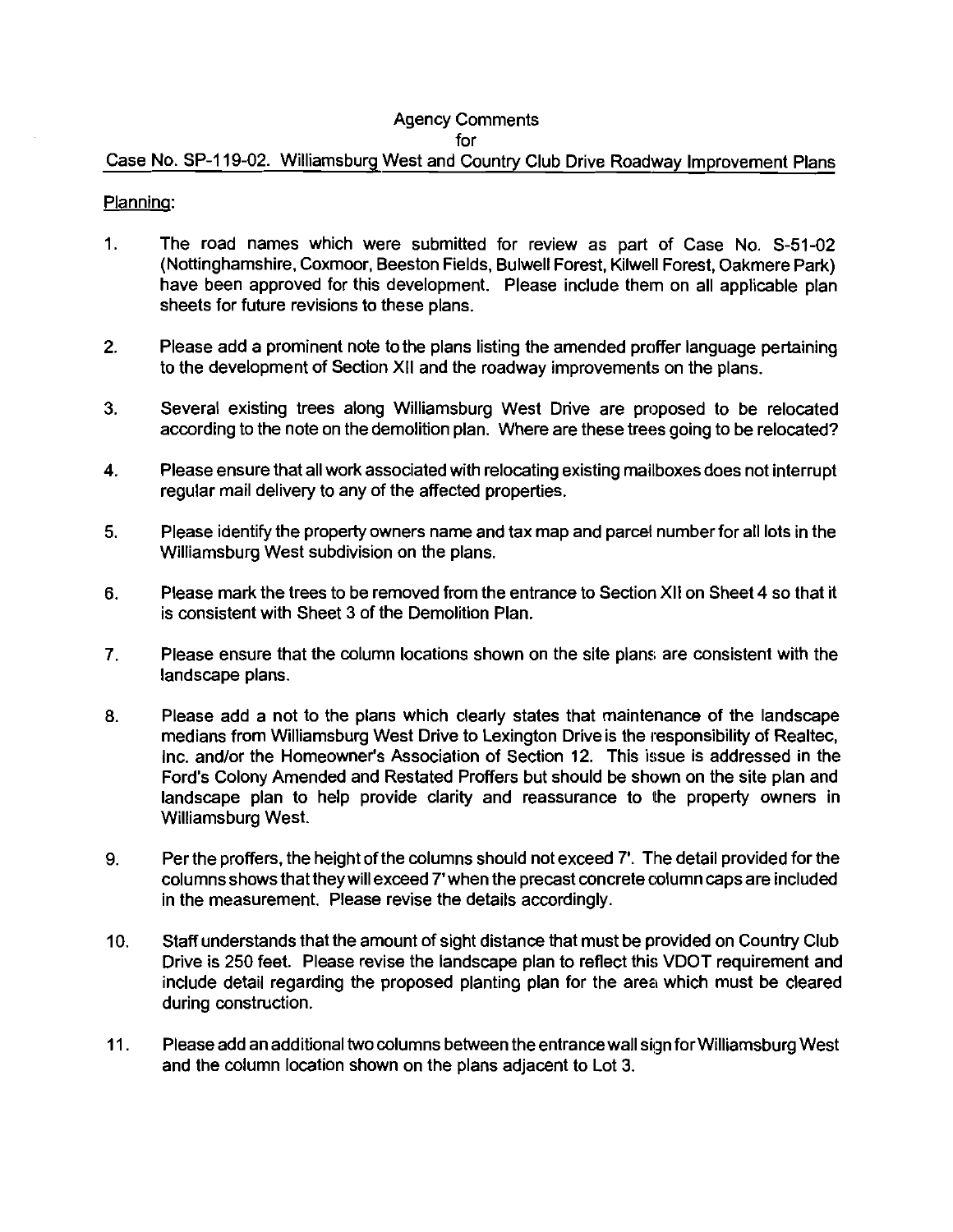### **Environmental:**

**1. Please refer to the attached memorandum dated October 21.2002.** 

## **JCSA:**

**1. Please refer to the attached memorandum dated October 23, 2002.** 

### VDOT:

1. **Please refer to the attached letter dated October 16.2002.** 

### **Fire Department:**

**1. During demolition and construction, the contractor must maintain entrance to accommodate large emergency equipment.**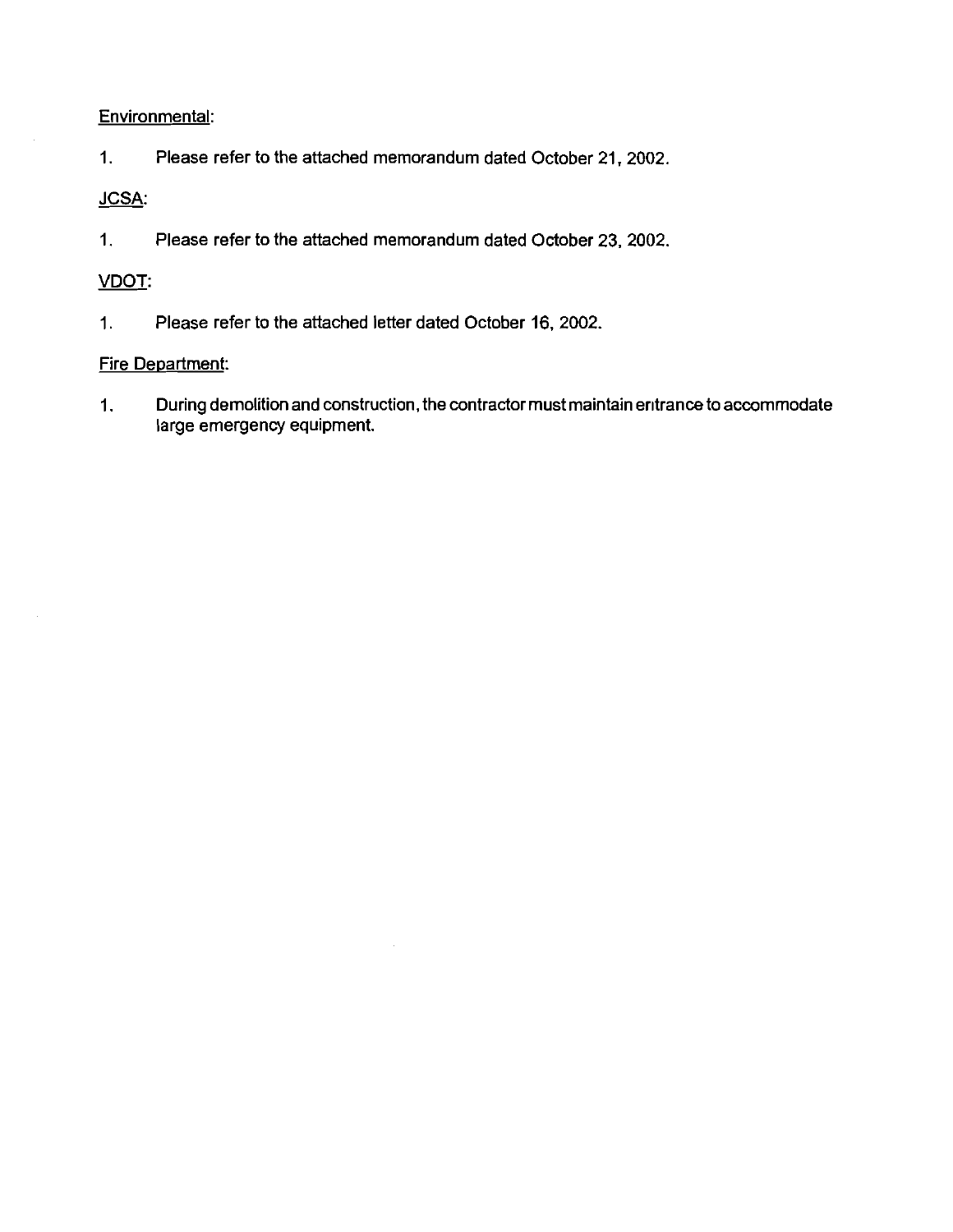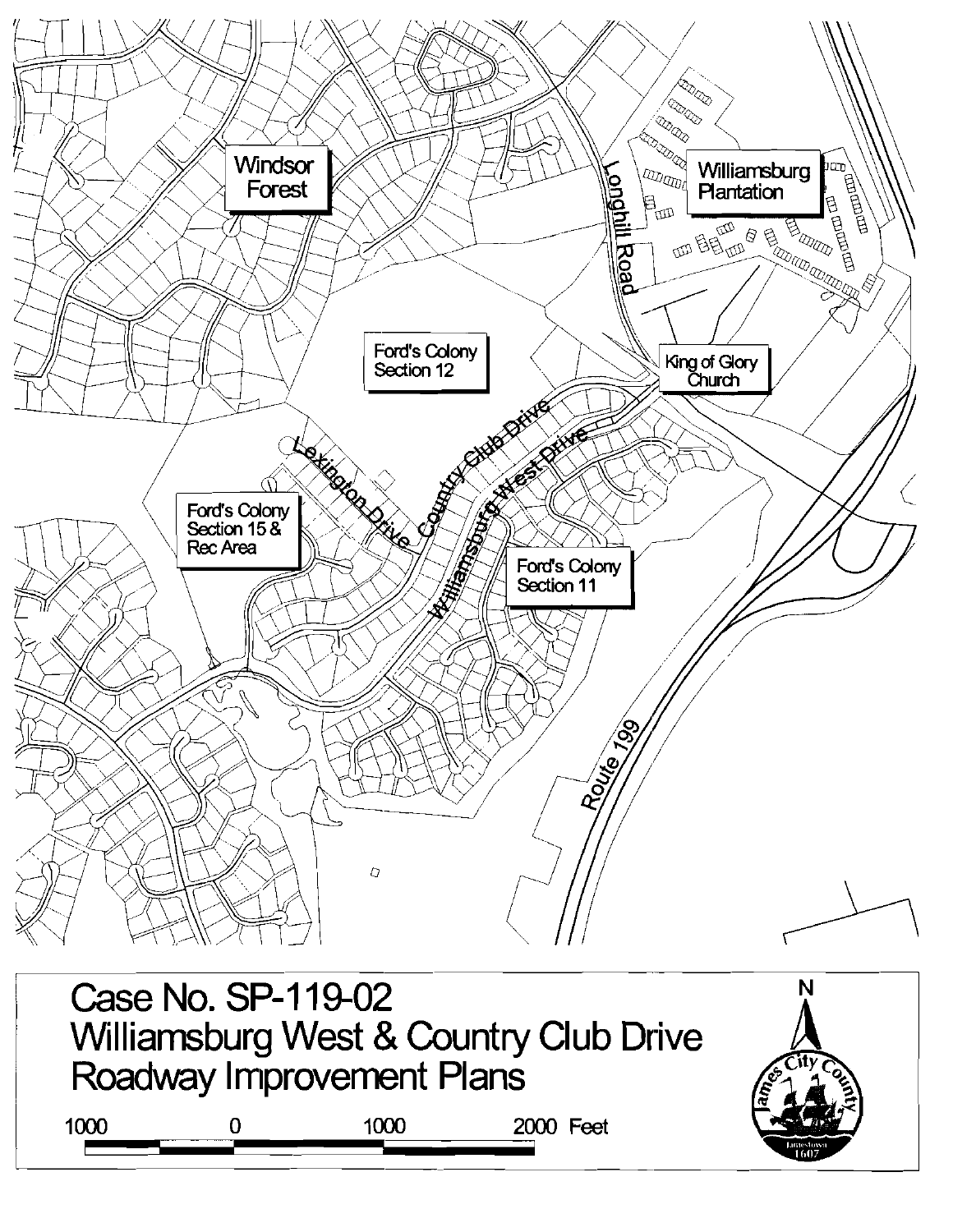

## **MEMORANDUM**

T 2002 PLANNING DEPART

Date: October 23, 2002

To: Christopher Johnson, Senior Planner

From: Shawn A. Gordon, P.E. - Project Engineer

Subject: SP-I 19-02, Ford's Colony - Williamsburg West Drive and Country Club Drive, Improvement Plans

James City Service Authority has reviewed these plans for general compliance with the JCSA Standards and Specifications, Water Distribution and Sanitary Sewer Systems for the above project you forwarded on October 1, 2002. Quality control and back checking of the plans and calculations for discrepancies, errors, omissions, and conflicts is the sole responsibility of the professional engineer and/or surveyor who has signed, sealed, and dated the plans and calculations. It is the responsibility of the engineer or surveyor to ensure the plans and calculations comply with all governing regulations, standards, and specifications. Before the JCSA can approve these plans for general compliance with the JCSA Standards and Specifications, the following comments must be addressed. We may have additional comments when a revised plan incorporating these comments is submitted.

## General

- 1. All water and sanitary sewerage facilities to be dedicated to JCSA shall be designed and constructed in accordance with the HRPDC, Regional Standards, Second Edition dated June 2001, and JCSA "Standards and Specification Water Distribution and Sanitary Sewer System" Dated April 2002. All details shall be in accordance with the above standards. Only show details on these plans, that require modifications and identify those modifications on the details, also only show special details related to specific work not covered in the standards. Provide call outs for the items indicating HRPDC or JCSA applicable detail references such as the Typical Water Meter Installation, W-13.0"
- 2. Provide a Water Data Sheet and Sewer Data Sheet.
- 3. Provide street names in lieu of "Road A" designations prior to plan approval.
- 4. Provide clarification of the Matchline Sheet references, referring to 14 sheets.
- 5. Add the following note to the plans "Any existing unused wells shall be abandoned in accordance with State Private Well Regulations and James City County Code."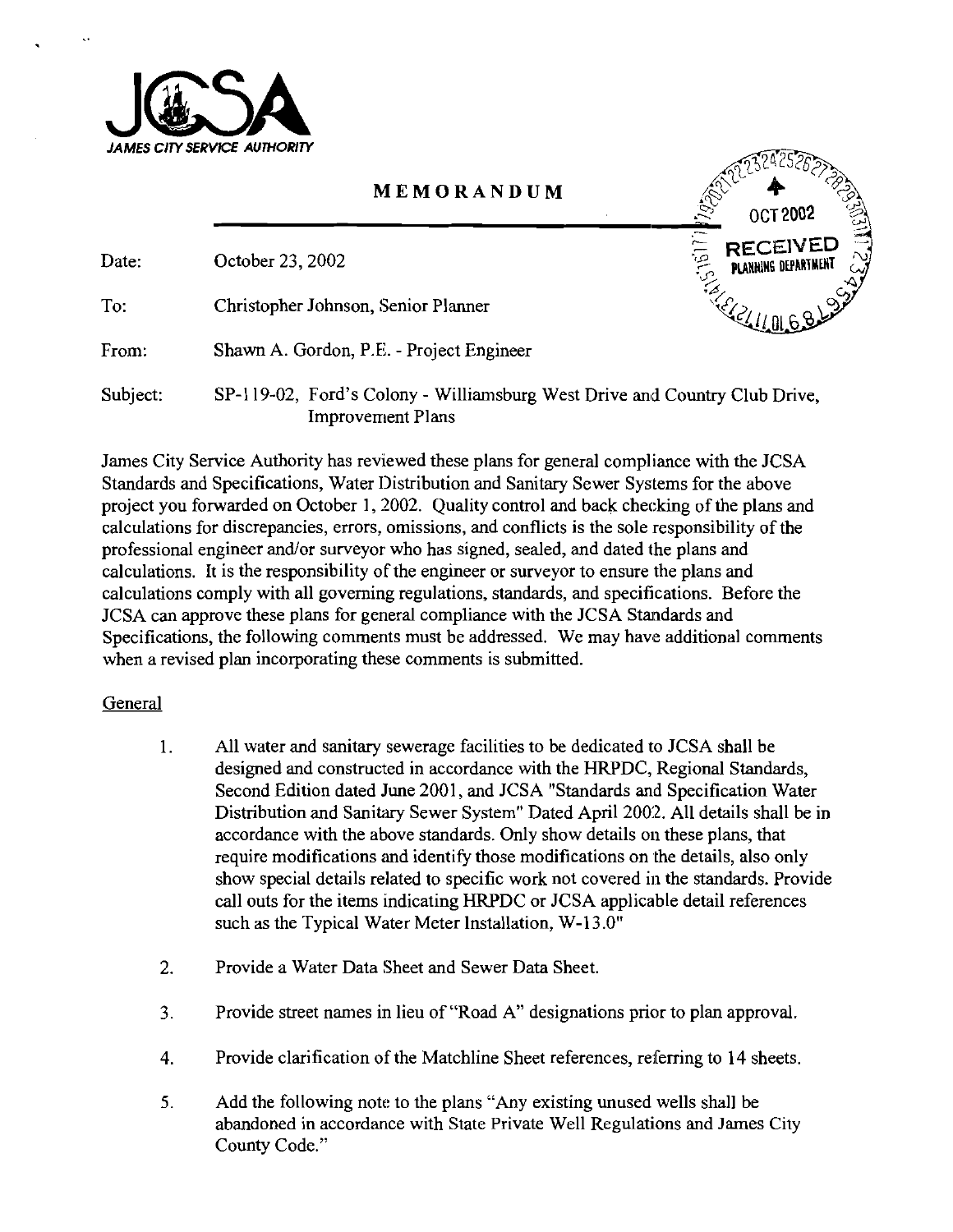- 6. Add a note to the plans stating "Only JCSA personnel are authorized to operate valves on the existing water main."
- The plans shall be reviewed and approved by the James City County Fire  $7.$ Department.

### Sheet 5

- $\mathbf{1}$ . The boxed note shall be revised per HRPDC Regional Standards for the amount of pipe deflection not to exceed *Yi* of the pipe manufacturers recommendations. Where necessary to maintain the required line. short sections of pipe or fittings shall be provided.
- There appears to be a conflict with the existing 6-inch AC water main along  $\overline{2}$ . Country Club Drive and the proposed 15-inch RCP storm sewer near Station  $11+92\pm$ . Verify and revise accordingly.
- There appear to be numerous proposed brick columns directly over or near the  $\overline{3}$ . existing 6-inch AC water main. Verify and relocate accordingly, providing a minimum 5 feet horizontal separation from the edge of the water main to the proposed brick columns. The existing 6-inch AC water main along the south side of Country Club Drive could be abandoned from the Williamsburg West Drive to the west of the proposed Section 12 entrance with service lines adjusted accordingly, allowing the brick columns to remain in the general locations proposed. If the 6-inch AC water main is abandoned, the hydraulic analysis of the proposed 8-inch water main will need to be verified accordingly.
- Verify and revise the proposed 8-inch water main along Country Club Drive  $\overline{4}$ . alignment, providing a minimum 5 feet horizontal separation from the edge of the water main to the proposed storm sewer drop inlets and traffic signs.
- Show and label the existing water meter for Lot 1 in Williamsburg West, Section 5. One-A.
- 6. Provide one full joint of pipe and a dead end blow-off assembly on the proposed 8-inch water main along Country Club Drive beyond the proposed gate valve and the  $11 \frac{1}{4}$  bend at the entrance to Section 12 in accordance with JCSA standards.

Please call me at 253-6679 if you have any questions or require any additional information.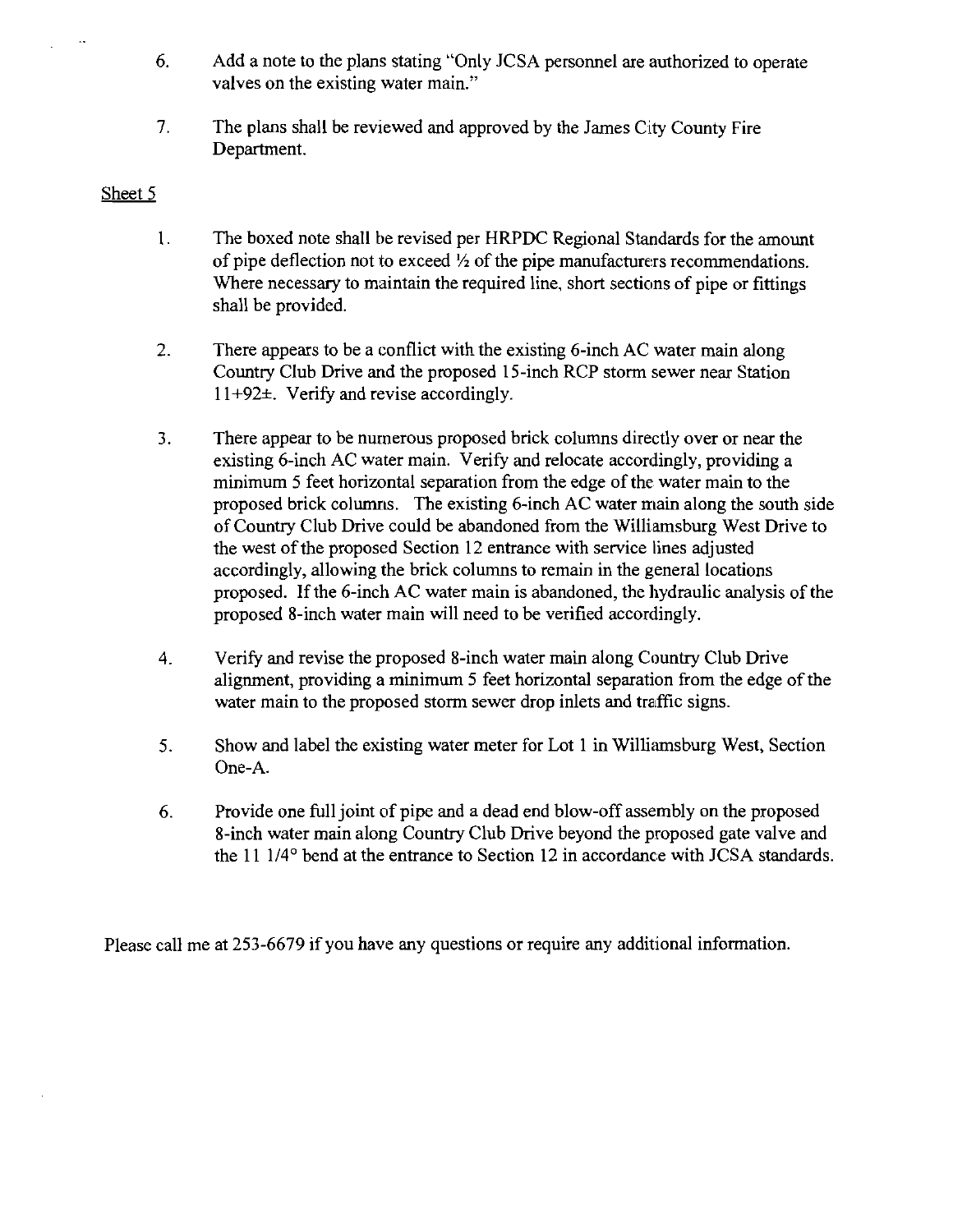#### **ENVIRONMENTAL DIVISION REVIEW COMMENTS WILLIAMSBURG WEST** & **COUNTRY CLUB DRIVES IMPROVEMENT PLANS COUNTY PLAN NO. SP** - **119** - **02**  *October 21, 2002*

#### *General Comments:* . .

 $\sim 10^{-1}$  $\ddot{\phantom{1}}$ 

- 1. A Land-Disturbing Permit and Siltation Agreement, with surety, are required for this project<br>2. Water and sewer inspection fees must be paid prior to the issuance of a Land Disturbing Per
- Water and sewer inspection fees must be paid prior to the issuance of a Land Disturbing Permit.
- **<sup>a</sup>**#.. . ..\*, ,'9 3. Streetlights. Evaluate whether existing streetlights along Williamsburg West Drive and Country Club Drive are in compliance with current County streetlights standards. Due to improvement of the roadways, additional streetlights may be necessary under this plan set in conjunction with that proposed for the Ford's Colony Section 12 plan.
- **4.** Site Tabulation. Provide a proposed impervious cover and disturbed area estimates in the site tabulation for this phase of the project. It is unclear if impervious area due to roadway improvements as shown on Sheets 5 and 6 results in an overall increase as compared to existing conditions.

#### *Erosion* & *Sediment Control Plan:*

- 5. Temporary Stockpile Areas. Show any temporary soil stockpile, staging and equipment storage areas (with required erosion and sediment controls) or indicate on the plans that none are anticipated for the project site
- 6. Offsite Land Disturbing Areas. Demolition plan Sheets 3 and  $4^{\circ}$ show an extensive amount of pavement and subgrade to be removed for this phase of the project. Identify any offsite land disturbing areas including borrow, waste, or disposal sites (with required erosion and sediment controls) or indicate on the plans that none are anticipated for this project.
- 7. Sinkholes. Sinkholes as observed near the existing Dl-5 inlet along Williamsburg West Drive, Ford's Colony Section 11, Lots 7 and 8 will need repaired and stabilized as part of the improvement project. Provide notes or details as necessary.
- **8.** Median. Clarify ifthe median between lanes on Country Club Drive will be backfilled to the height of the proposed curb. Provide notes or revise typical details as necessary.
- 9. Dust Control. Add dust control measures in accordance with Minimum Standard 3.39 oftheVESCH to the erosion and sediment control plan for the site. Dust control is warranted due to the nature of work along existing roadways and lots.

#### **Stormwater Management / Drainage:**

10. Drainage Plan. Country Club Drive Storm Drain System D is proposed to connect to the storm drain pipe system associated with the Ford's Colony Section 12 plan (County Plan No. S-5 1-02). Plan Sheet 8 shows inlets and storm pipe along Country Club Drive converge to direct drainage to Inlet SS # 12-D-I 5 nearthe proposed siteentrance. Overall drainage plan Sheet 7 shows drainage is then conveyed through an onsite storm drain pipe system approximately 1000 feet in length until it outlets into a natural receiving channel just downstream of structure SS  $\#$  12-D-1. It is a major concern that ifWilliamsburg West and Country Club Drive roadway improvements are performed in advance of installation of the onsite storm drainage system for Section 12 and drainage from storm structure SS # 12-D-I5 is temporarily discharged onto natural terrain, an adequate channel will not exist to receivedrainage from this proposed roadway pipe system. Further clarifications must be made about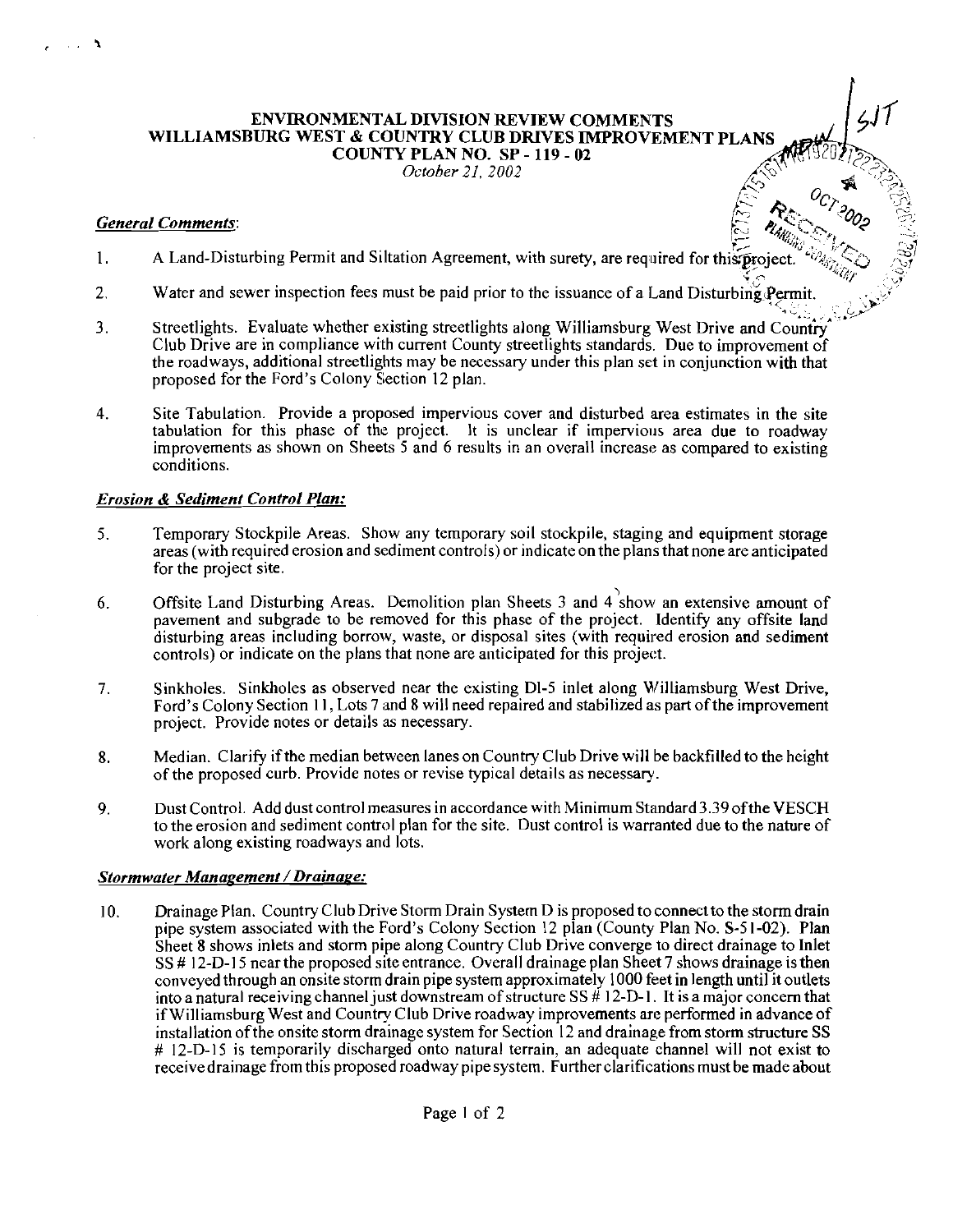the sequencing of the roadway storm drainage system, should the Section 12 storm drainage system not be available for connection to. Provide adequacy computations or sequencing plans to address the conveyance and control of stormwater for this road drainage subsystem on a temporary basis, especially if the downstream drainage system is not in place and functional. Or alternatively, if an adequate natural receiving channel cannot be provided, some kind of assurance should be made to ensure that work on the Williamsburg West/Country Club Drive portion of the project will be delayed until the Section I2 downstream storm drain system is constructed or that the entire storm drain pipe outfall system to SS # 12-D-1 will be installation under the road contract in advance of work on Section 12.

 $\chi \sim 10^{-4}$ 

- 11. Channel Adequacy. Discharges from newly developed impervious areas will be conveyed in an uncontrolled manner (ie. without SWM/BMP control) to two existing storm drain pipe systems, one situated at Ford's Colony Section 11 (Lots 7 and 8) and the second at a natural/roadside drainage channel along Longhill Road. Submit adequacy analyses for all receiving natural drainage facilities (swales, channels, etc.) in accordance with VESCH, MS-19 procedure to verify that the natural channels are adequate for velocity and capacity.
- 12. Outfall. A re-positioned outfall is proposed at the end of the 24-inch pipe segment at structure SS # 12-G-1. Based on existing topography provided, it does not appear that an existing natural receiving drainage channel is present at that location. In addition to MS-19 issues as outlined above, ensure the redirection of drainage at this location will not affect or impact existing properties or structures at Ford's Colony Section 11-A, Lots 8 through 11 along Great Glen. *(Note: Refer to hems 2.5, 2.6, 2.11 and 2.13 of'the James City County, Environmen'tul Division, Stormwater Drainage Conveyance Systems, General Design and Construction Guidelines).*
- 13. Storm Computations. Provide hydraulic storm drain computations for all onsite inlets and storm drain piping systems and for proper sizing of outlet protections, when: applicable, for the road improvement project. This includes storm drain systems D (to Inlet SS  $\#$  12-D-15), System F and System G.

 $\mathbf{r}$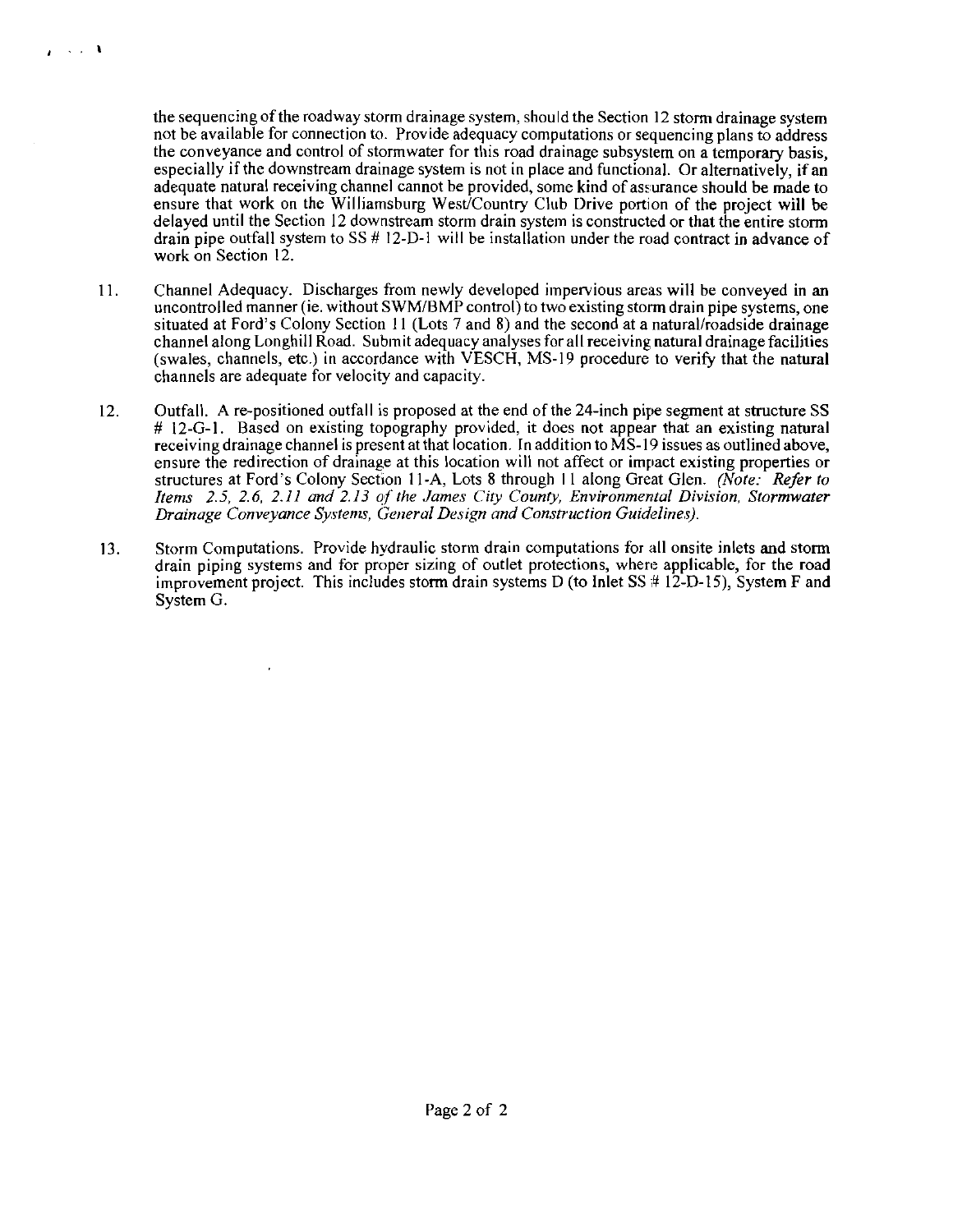



RESIDENT ENGINEER TEL **(757) 253-4832 FAX (757) 253-5148** 

**COMMONWEALTH of VIRGINIA** 

**DEPARTMENT OF TRANSPORTATION**  $\left\{\begin{matrix} 4451 \text{ IRONBOUND RodD}\end{matrix}\right\}$ WILLIAMSBURG, VA 23188 **STEVEN W. HICKS** 

**PHILIP SHUCET COMMISSIONER** 

October 16,2002

Christopher Johnson James City County Planning Post Office Box 8784 Williamsburg, Virginia 23 187

Ref: Ford's Colony Williamsburg West Drive and Country Club Drive SP-I 19-02 Route 6 12, James City County

Dear Mr. Johnson:

We have completed our review of referenced site plan and offer the following comments:

- 1. Sheet 13. The pavement section "A" detail shows SM-2A and BM-2. Surface mix should be SM 9.5A and base mix should be BM 25.0.
- 2. Provide pavement design calculations for road work in VDOT's right of way.
- 3. Sight distance should be checked and shown on the plans.
- 4. The crossover on Country Club Drive across from Bazzle's Apartments' two-way entrance needs to be a minimum of 40' wide.
- 5. Stop sign and bar need to be correctly located at the intersection of Country Club Drive and Williamsburg West Drive.
- 6. Island and medians must be delineated with curb-mounted reflectors to ensure nighttime visibility.
- 7. Island and medians must meet offset distances from travel lanes as set forth in AASHTO guidelines.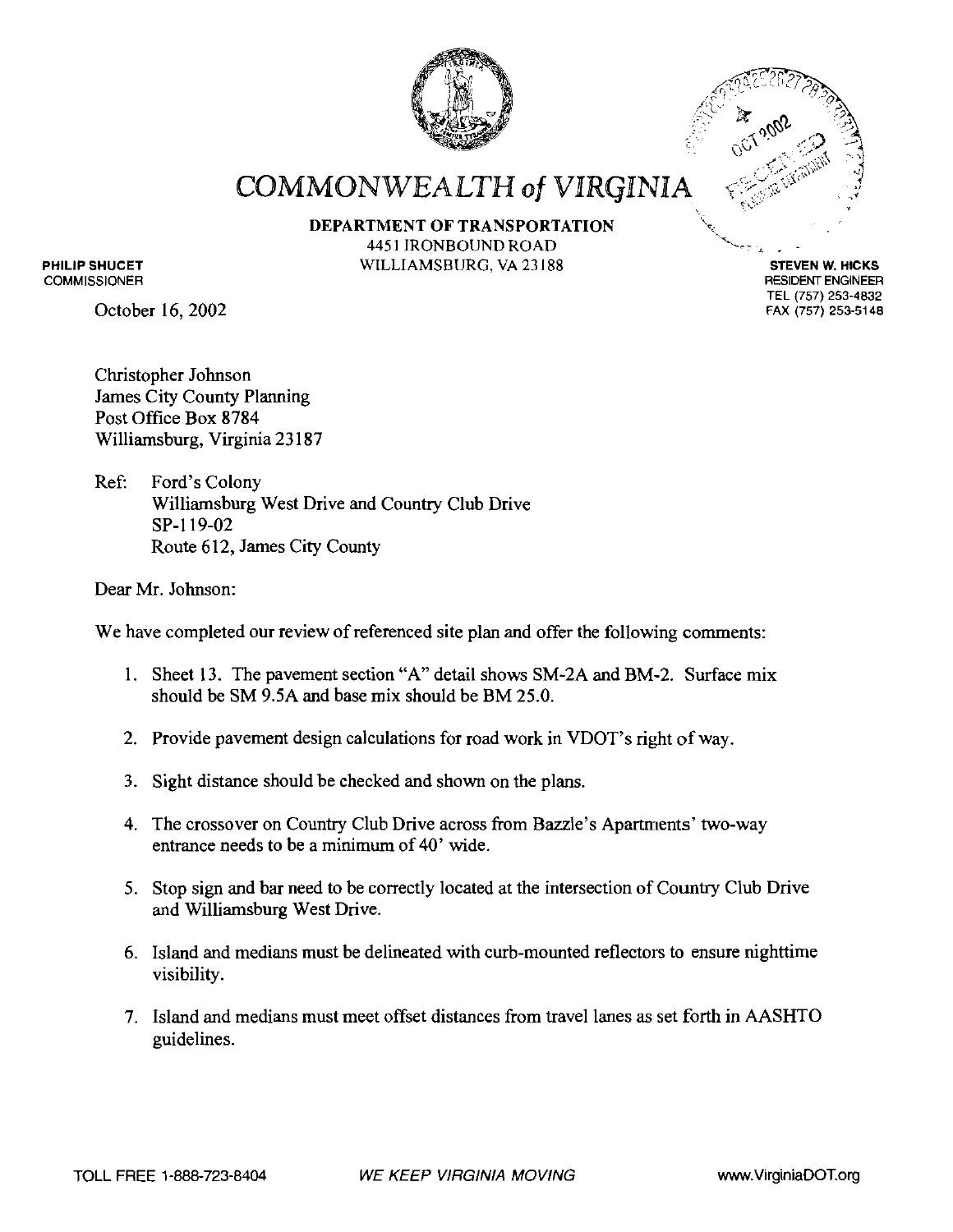Christopher Johnson October 16,2002 Page Two

- 8. A VDOT planting agreement will be required for all plantings in VDOT's right of way. No trees that will reach a caliper of 4 inches at maturity may be allowed within the clear zone.
- 9. Provide 12' x 48' flares for both Bazzle's Apartment entrances
- 10. Sheet 5. What is the purpose of the existing signs shown in the Country Club Drive median?
- 11. Sheet L1. All brick columns will be located off of the VDOT right of way.

When the above comments have been addressed, please submit two sets of revised plans to this office for further review. Also, attach a letter noting what action was taken to correct the above comments and any revisions that may impact the right of way.

Sincerely,

Whitpon-

John W. Barr Assistant Resident Engineer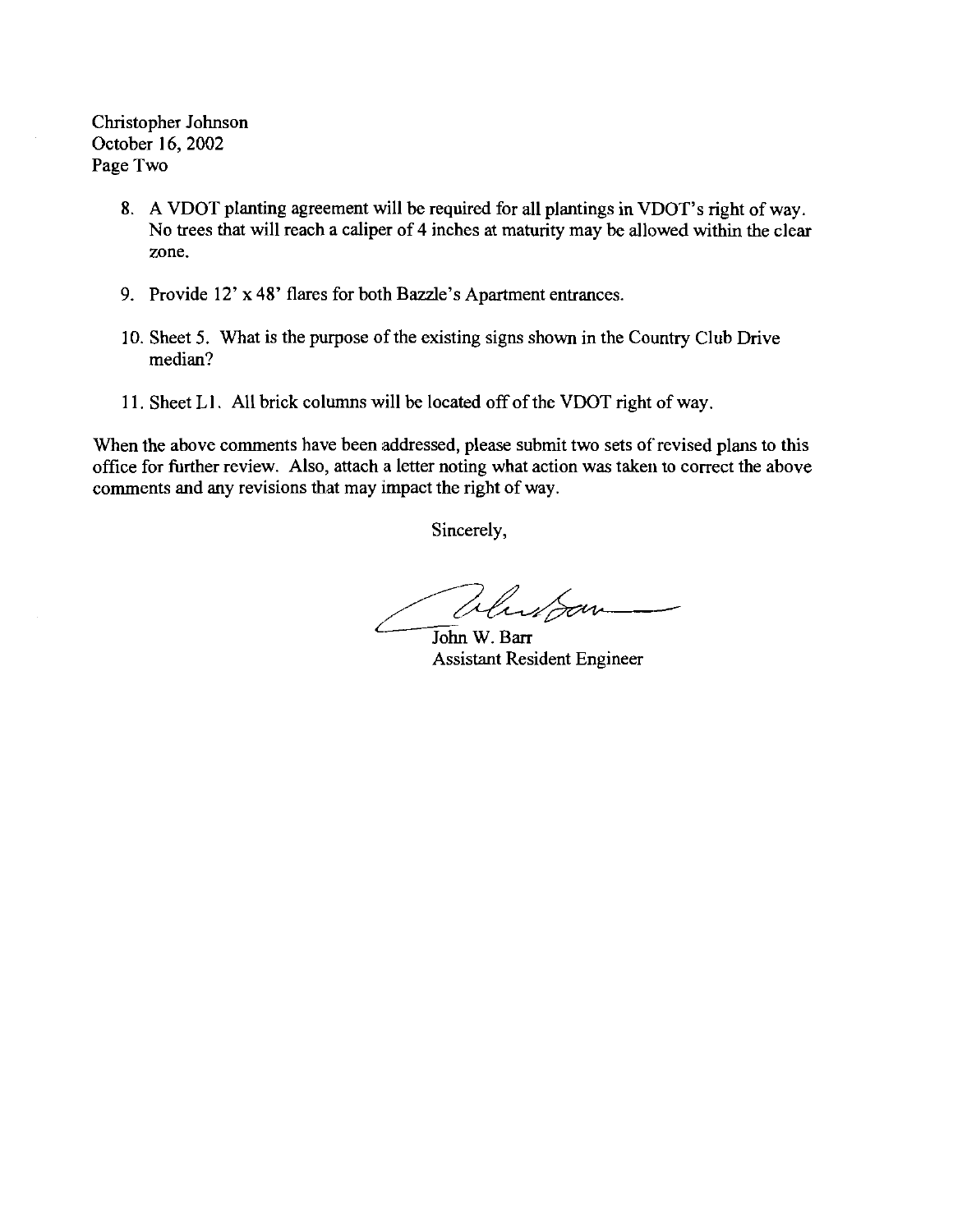#### AMENDED AND RESTATED FORD'S

#### COLONY PROFFERS

These AMENDED and RESTATED FORD'S COLONY PROFFERS are made this 20th day of September, 2002 by REALTEC INCORPORATED, a North Carolina corporation ("Owner").

#### RECITALS

A. Realtec is the owner and developer of the Ford's Colony at Williamsburg development which is zoned R-4, Residential Planned Community, with proffers, and subject to a Master Plan heretofore approved by James City County.

B. In connection with a prior Master Plan amendment, Realtec has entered into and James City County has accepted Amended and Restated Ford's Colony Proffers dated as of January 24, 1999 and recorded in the Clerk's Office of the Circuit Court for the City of Williamsburg and County of James City as Instrument No. 990002925 (together, the "Existing Proffers"). The Existing Proffers restate, among others, Amended and Restated Ford's Colony Proffers dated September 29, 1995 recorded in the aforesaid Clerk's Office in Deed Book 757 at page 526 containing Condition 4 reading as follows:

> "Owner shall not provide access from Ford's Colony onto Lexington or Country Club Drive."

C. Realtec desires to amend and restate the Existing Proffers as set forth below. If the requested proffer amendment is not approved by James City County, these Amended and Restated

 $\mathbf{1}$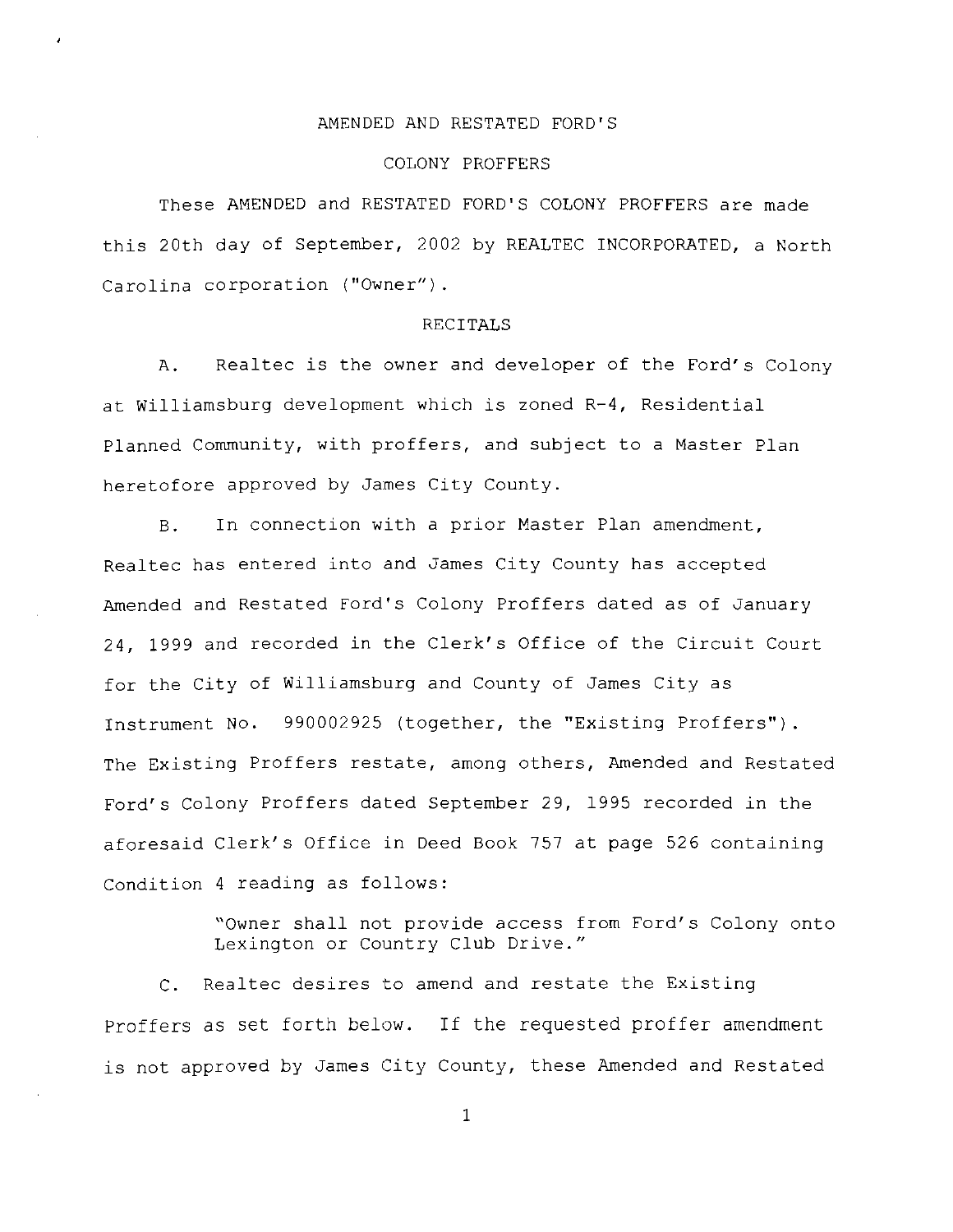Ford's Colony Proffers shall be void and the Existing Proffers shall remain unchanged, in full force and effect.

#### RESTATEMENT AND AMENDMENTS

1. Amendment. Condition 4 of the Existing Proffers set

forth above is hereby amended to read as follows:

"Owner shall not provide access from Ford's Colony onto Lexington or Country Club Drive, except as shown on the plans entitled "Proposed Intersection of Ford's Colony Section XI1 and Country Club Drive, Ford's Colony at Williamsburg, Section XII, made by AES Consulting Engineers and dated August 26, 2002 (the "Plans"). The final design of the intersection and related improvements, including the column locations and curbing locations and design, shall be generally as shown on the Plans as determined and approved by the Development Review Committee and constructed concurrently. All curbing shall be of a consistent material. The columns shall not exceed seven feet in height. Landscaping shall be installed as shown on a landscape plan to be submitted to and approved by the Director of Planning. Realtec and/or a homeowner's association in which lot owners in Section XI1 of Fords' Colony are members shall be responsible for maintenance of the intersection and related improvements, including the column, curbs and landscaping, shown on the Plans and the landscape plan. "

2. Restatement. Except as specifically amended in Section

1, the Existing Proffers are hereby restated and incorporated herein by reference and remain in full force and effect.

WITNESS the following signatures.

READTEC INCORPORE

#### STATE OF VIRGINIA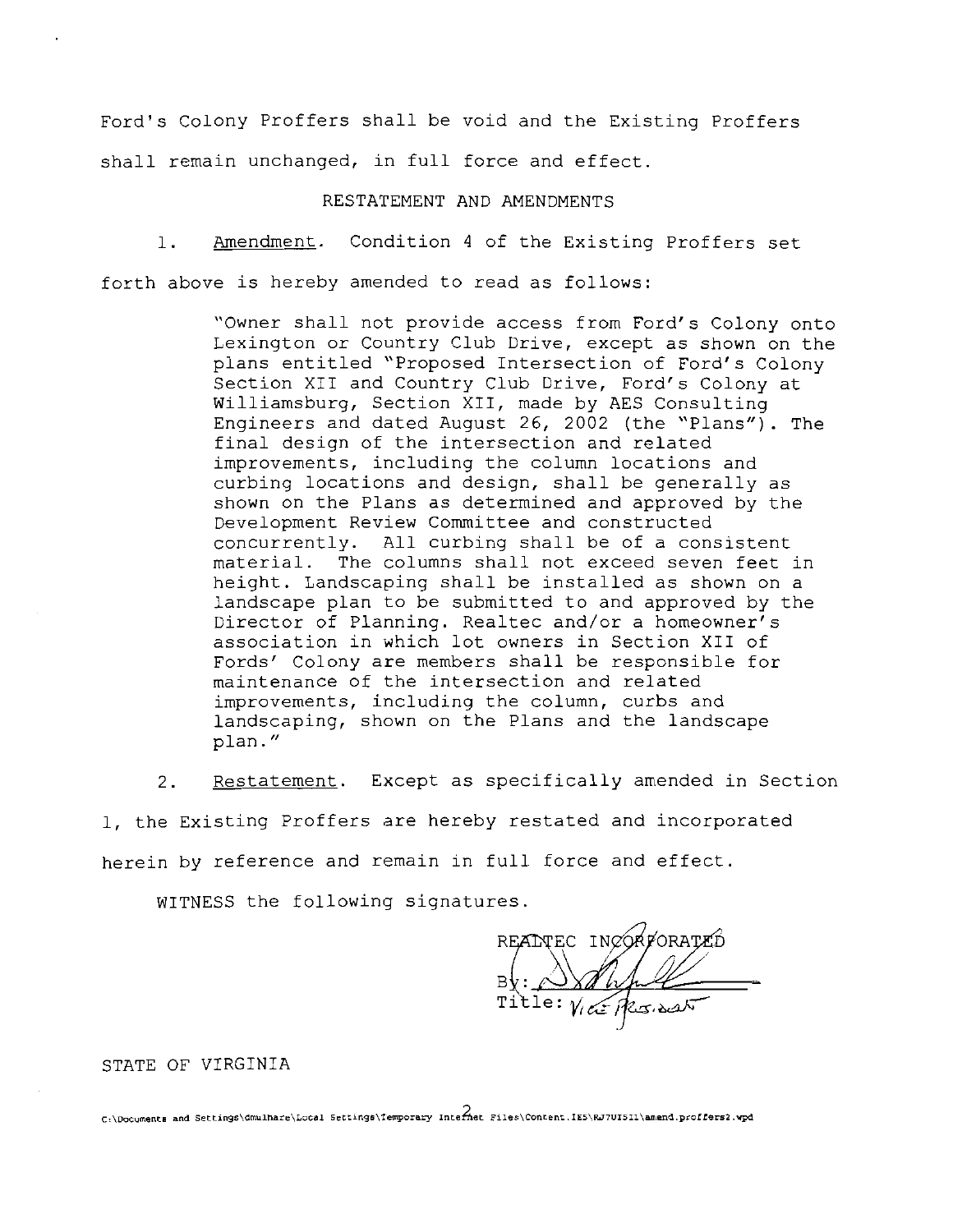<del>eity</del>/county of <u>Come Cl</u>

he foregoing instrument was acknowledged before me this 27 ag of September, 2002, by Drew Mulhares Vice President of

ealtec Incorporated.<br>Combo  $\begin{pmatrix} 2 & 0 & 0 \\ 0 & 0 & 0 \\ 0 & 0 & 0 \end{pmatrix}$ 

*My* commission expires: *Arvenbe<sub>l</sub> 30*, 2003

C:\Documents and Settings\dmulhare\Local Settings\Temporary Internet Files\Content.IES\RJ7UI5Ii\amend.proffers2.wpd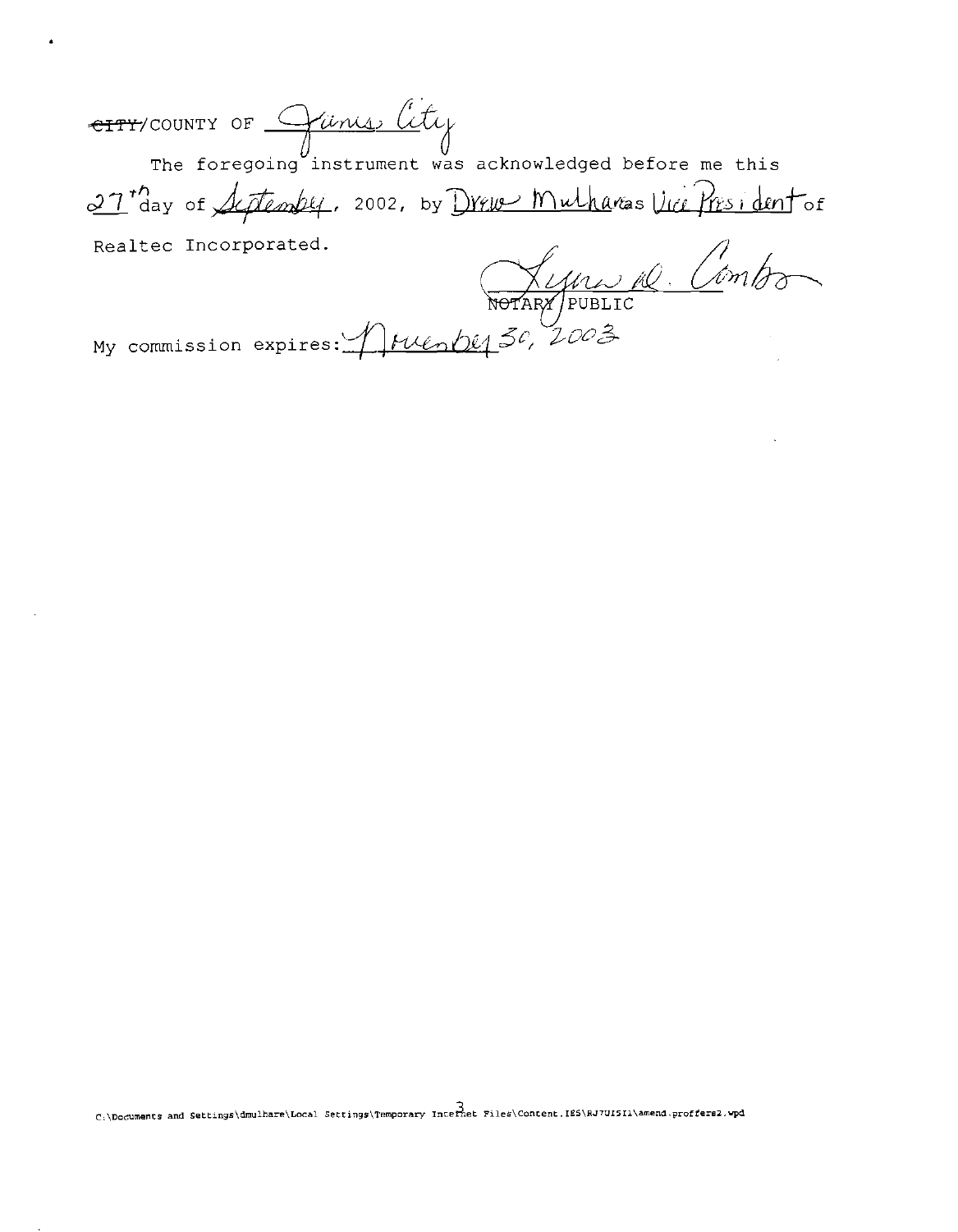Williamsburg, Virginia 23185

Christopher Johnson James City Planning Department P.O. Box 8784 Williamsburg, VA 23 187



Dear Mr. Johnson,

Ref: Case Z-5-01 Ford's Colony Proffer Amendment Plan dated 8-26-02 - Section 12 Access

The Williamsburg West Civic Association has agreed in principle to amendment of the proffer given by Ford's Colony dated 9/29/95, in order to allow access to Section 12 of Ford's Colony from Country Club Drive, as shown on the plan dated 8-26-02 and with the following provisions:

- 1. That the height of the proposed brick columns not exceed  $7'0''$  and that plantings between columns not exceed 6'0".
- 2. That an additional column is placed at the left hand side (facing the road) of the property on Lot 3 Williamsburg West, and a corresponding column opposite so that Lot 3 is landscaped in its entirety, and the columns are in alignment on both sides of Country Club Drive.
- 3. That plantings be placed next to the additional column on Lot 3 up to the junction of the property line with Lot 4.
- 4. That these columns and plantings are to be maintained by Ford's Colony.
- 5. That Ford's Colony provides curbing of the median strips in Country Club Drive to its junction with Lexington Drive.
- 6. That said curbing is of the same design and construction as that proposed for the entrance of Country Club Drive to its junction with Section 12.
- 7. That said curbing is carried out within the same time frame as the curb and guttering proposed from the entrance of Country Club Drive to its junction with Section 12.
- 8. That the planting and maintenance ofthe median strips on Country Club Drive from the entrance to its junction with Lexington Drive shall be the responsibility of Ford's Colony.

Terry Lyons

Secretary, Williamsburg West Civic Association

cc. Realtec Inc. AES VDOT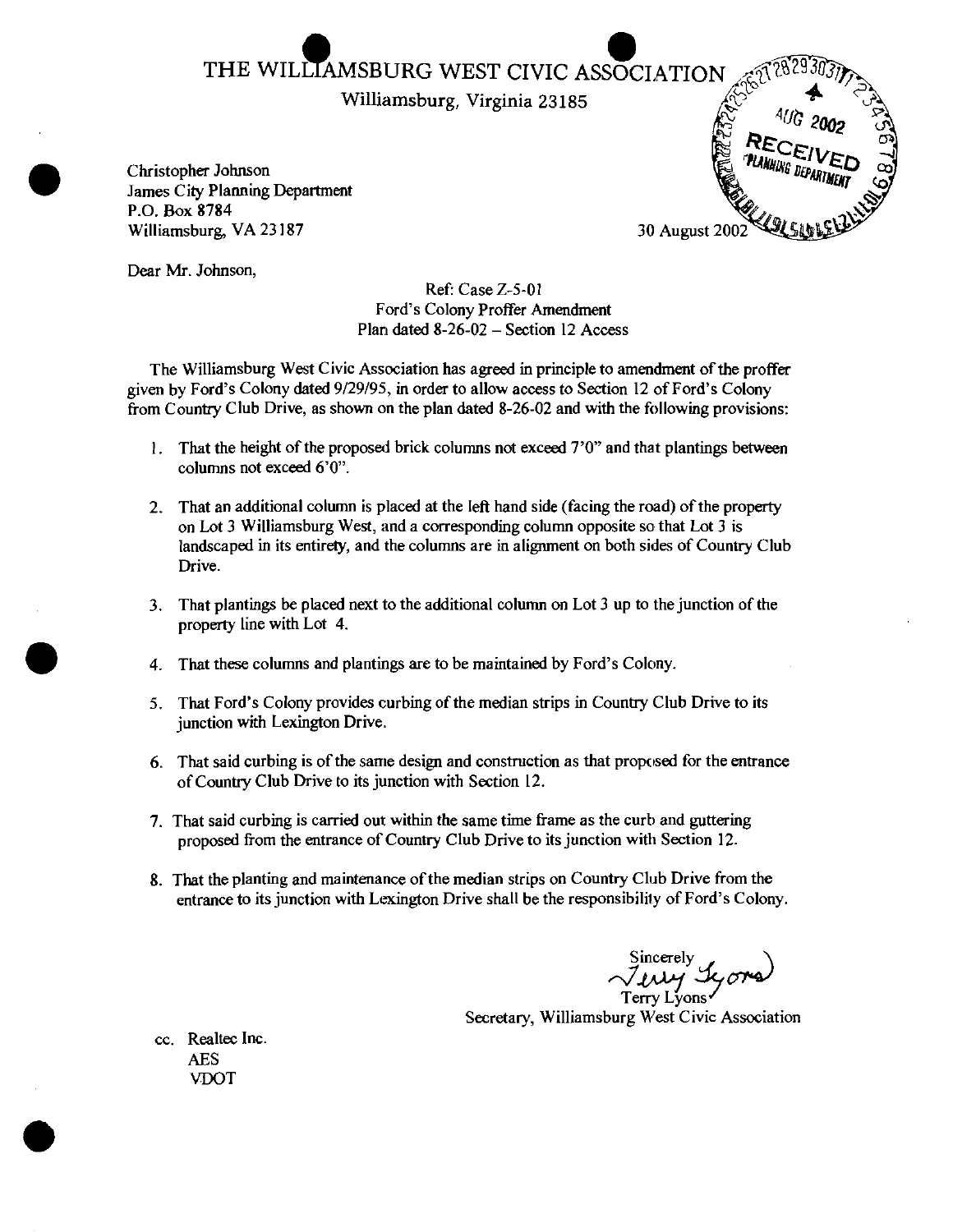Staff Report for the October 30, 2002, Development Review Committee Meeting

#### SUMMARY FACTS

| <b>Applicant:</b>             | <b>Charles Records, AES Consulting Engineers</b>                                                                   |  |
|-------------------------------|--------------------------------------------------------------------------------------------------------------------|--|
| Landowner:                    | Realtec, Incorporated                                                                                              |  |
| <b>Proposed Use:</b>          | 71 lot Subdivision                                                                                                 |  |
| Location:                     | Off Longhill Road and Country Club Drive; Powhatan District                                                        |  |
| Tax Map/Parcel No.:           | $(32-3)(1-11)$                                                                                                     |  |
| <b>Primary Service Area:</b>  | <b>Inside</b>                                                                                                      |  |
| <b>Project Area:</b>          | $±$ 45.9 acres                                                                                                     |  |
| <b>Existing Zoning:</b>       | R-4, Residential Planned Community, with Proffers                                                                  |  |
| <b>Comprehensive Plan:</b>    | Low Density Residential                                                                                            |  |
| <b>Reason for DRC Review:</b> | Section 19-23 of the Subdivision Ordinance requires DRC review for<br>all major subdivisions with 50 or more lots. |  |
| <b>Staff Contact:</b>         | Christopher Johnson, Senior Planner<br>Phone: 253-6685                                                             |  |

#### STAFF RECOMMENDATION

Staff recommends that the DRC recommend preliminary approval subject to agency comrnents. This application was originally submitted in May 2002 and scheduled for the June 26 DRC meeting. The applicant requested an indefinite deferral of the case to allow the Board of Supervisors time to consider the rezoning application which sought to amend the proffers to allow access to this property from Country Club Drive. Subdivision plans addressing staff comments on the initial submittal were resubmitted three weeks ago following Planning Commission consideration of the rezoning application. Agency comments on the resubmitted plans are not yet available. Both the Environmental Division and the JCSA have indicated to staff that there are significant issues yet to be resolved for this proposed development but do not oppose granting preliminary approval at this time. A Land Disturbing Permit and a Certificate to Construct will not be issued for this development until Wetlands/Army Corps and Water/Sewer issues have been addressed.

Christopher *(*Johr

Attachments:

1. Location Map

- 2. Agency Comments
- 3. Subdivision Plan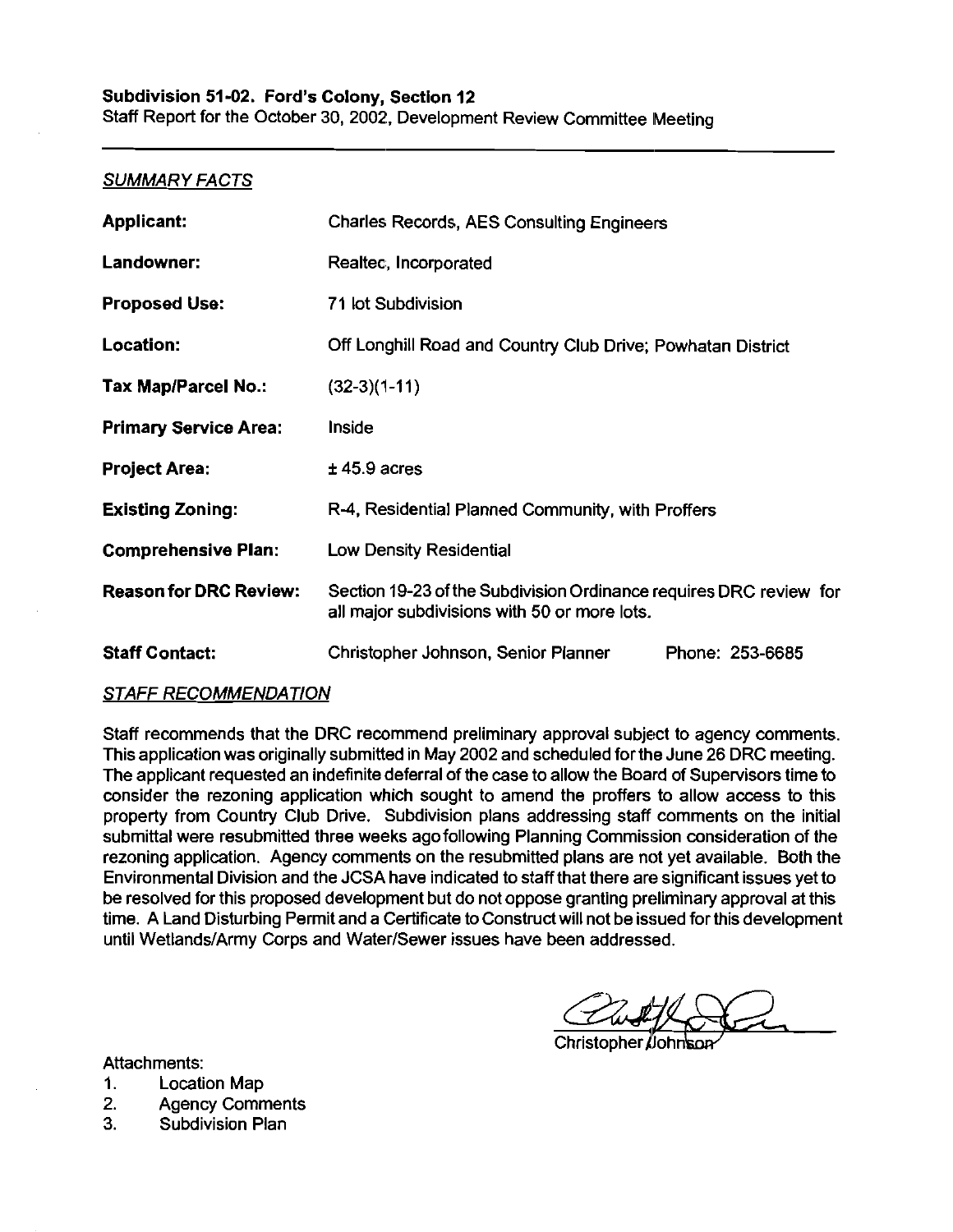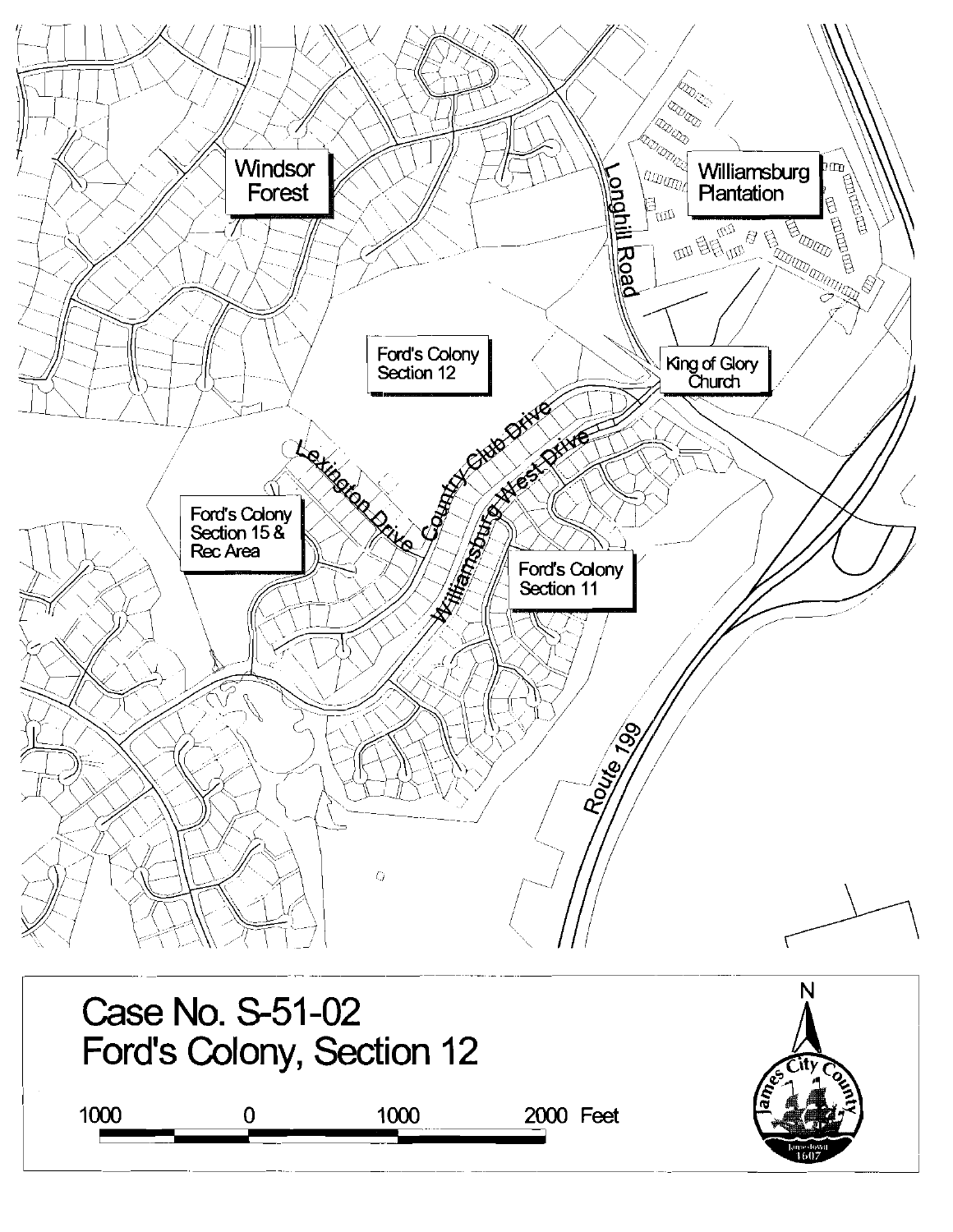#### Planninq:

- 1. Per Section 19-29 (1) of the Subdivision Ordinance, please submit GIs data for the subdivision, in accordance with the "GIs Data Submittal Requirements for Major Subdivisions" policy. Please note that this provision shall apply at the time of plat approval.
- 2. Per Section 19-55, Street signs, please place a note on the plans that states either street sign or the alpha numeric lettering shall be of a reflective material.
- 3. A Subdivision Agreement, with Surety, shall be required prior to final subdivision approval. Please submit to Joan Etchberger in the Environmental Division (Phone 253-6670).
- **4.** Please provide evidence that the cash proffers for the Williamsburg Land Conservancy, Housing Partnershipsand Neighborhood Connections required by the Ford's Colony Proffer Agreement have been paid in full.
- 5. Please explain the purpose of the stub located on Road "F." The stub needs to be labeled in accordance with the requirements of Section 19-48 of the Subdivision Ordinance.

#### Environmental:

1. Please refer to the attached memorandum dated June 21, 2002.

#### **JCSA:**

1. Please refer to the attached memorandum dated July 10, 2002.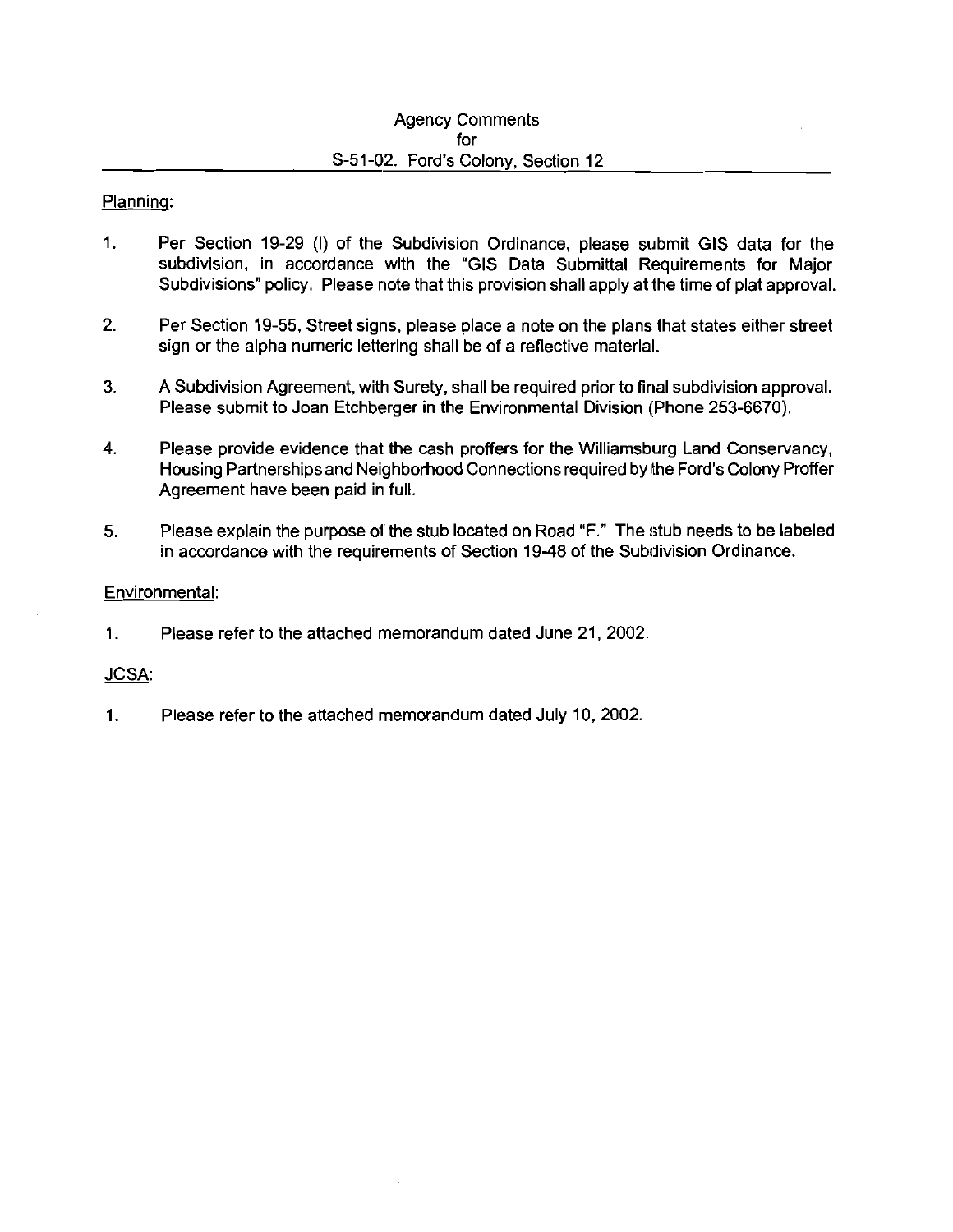#### **DEVELOPMENT REVIEW COMMITTEE ACTION REPORT Meeting of October 30,2002**

#### Case N. S-51-02 Ford's Colony, Section 12

Mr. Charles Records of AES Consulting Engineers has applied for approval of 71 lots as part of the Ford's Colony community. The project is located off of Longhill Road and Country Club Drive and can be further identified as Tax Map  $\#$ (32-3)(1-11). DRC review is necessary because more than 50 lots are proposed.

DRC Action: The DRC recommended that preliminary approval be granted subject to agency comments.

#### Case No. SP-119-02 Ford's Colony, Williamsburg West Drive **6~** Country Club Drive Roadway Improvement Plans

Mr. Charles Records of AES Consulting Engineers has applied for approval of madway improvements to Williamsburg West Drive and Country Club Drive located in VDOT and private right-of-way adjacent to Tax Map  $\#$ (32-3)(1-11). DRC approval is necessary because the proffers submitted from rezoning case  $Z-5-01$  require the DRC to determine that the final design of the intersection and related improvements are generally as shown on the "Proposed Intersection for Ford's Colony Section **XI1** and Country Club Drive" dated August 26, 2002.

DRC Action: The DRC found the plans consistent with the preliminary intersection plan which was included with Case No. 25-01 and recommended that preliminary approval be granted subject to agency comments.

#### Case No. S-63-02 & SP-86-02 Colonial Heritage Phase I, Section 2

Mr. Richard Smith of AES Consulting Engineers has applied for approval for 88 lots and 6 townhomes as part of the ColoniaI Heritage development. The project is located on Richmond Road across from the Williamsburg Pottery and is further identified as Tax Map  $#(24-3)(1-32)$ . DRC review is necessary because the combined size of the units exceeds 30,000 square feet.

DRC Action: The DRC deferred action on this case until its November 26<sup>th</sup> meeting.

Case No. S-73-02 & SP-104-02 Colonial Heritage Phase I, Section 3 and 3A

Mr. Richard Smith of AES Consulting Engineers has applied for approval 86 residential units as part of the Colonial Heritage development. The project is located on Richmond Road across from the Williamsburg Pottery and is further identified as Tax Map  $#24-3)(1-32)$ . DRC review is necessary because more than 50 lots are proposed.

DRC Action: The DRC deferred action on this case until its November  $26<sup>th</sup>$  meeting.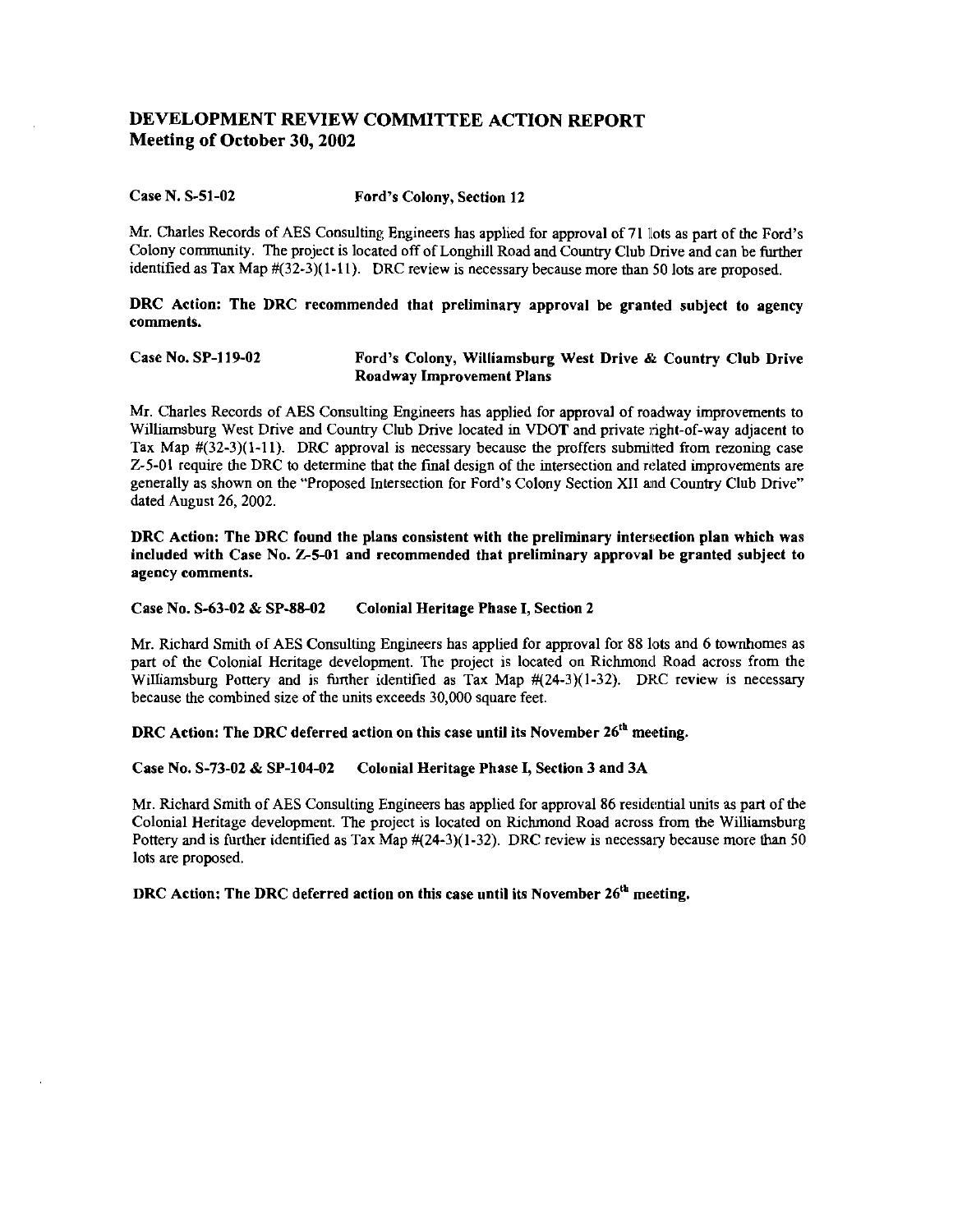## **JAMES CITY COUNTY DEVELOPMENT REVIEW COMMITTEE REPORT FROM: 1 011 12002 THROUGH: 1013112002**

### **I. SITE PLANS**

#### A. PENDING PRELIMINARY APPROVAL

- SP-144-98 Williamsburg Pottery Warehouse/Retail Building
- SP-116-99 New Town. Wmbg.IJCC Courthouse SP Amendment
- SP-051.01 Zooms Gas Station
- SP-087-01 The Vineyards Phs. 3 at Jockey's Neck
- SP-089-01 Ewell Station Storm Water Management Fac. Mod.
- SP-100-01 Williamsburg Crossing Frontage Road
- SP-109-01 Monticello Avenue Extended SP Amendment
- SP-116-01 Powhatan Secondary Ph. 7, Sanitary Sewer Ext.
- SP-003-02 New Zion Baptist Church-addition & parking lot exp
- SP-007-02 Season's Trace Winter Park Section 2
- SP-009-02 Hairworks Beauty Salon Parking Space Addition
- SP-019-02 Williamsburg Plantation Sec 9,10,11 Units 184-251
- SP-027-02 120' Stealth Tower--3900 John Tyler Highway
- SP-045-02 Powhatan Plantation Maintenance Bldg SP Amend
- SP-061-02 Powhatan Plantation Recreation Bldg Amd
- SP-084-02 Colonial Heritage, Phase 1, Section 1
- SP-088-02 Colonial Heritage, Phase 1 Section 2
- SP-097-02 Lift Station 1-2 Replacement
- SP-104-02 Colonial Heritage, Phase 1, Section 3 & 3A
- SP-106-02 Truswood Waterline Extension
- SP-112-02 Ford's Colony Recreation Park
- SP-114-02 Williamsburg Pottery Warehouse Addition
- SP-115-02 Stonehouse Community Church Tent
- SP-116-02 Williamsburg Unitarian Universalist Parking Lot
- SP-117-02 Ford's Colony -Blue Heron Golf Course Comfort Sta.
- SP-118-02 Toano Force Main
- SP-119-02 Williamsburg West & Country Club Dr. Improvements
- SP-120-02 Water Production Facility W-5 Upgrade
- SP-121-02 Grace Covenant Presbyterian Church SP Amendment
- SP-122-02 Jamestown High School Parking Lot Expansion
- SP-123-02 Well Facilities W-29 W-30 W-31 & W-36 Improvements
- SP-124-02 King's Way Church Water Line
- SP-126-02 Christmas Mouse Warehouse & Distribution Center
- SP-128-02 Come Scrap with Me Shed

Thursday, October 31, 2002 **Page 1 of 4** Page 1 of 4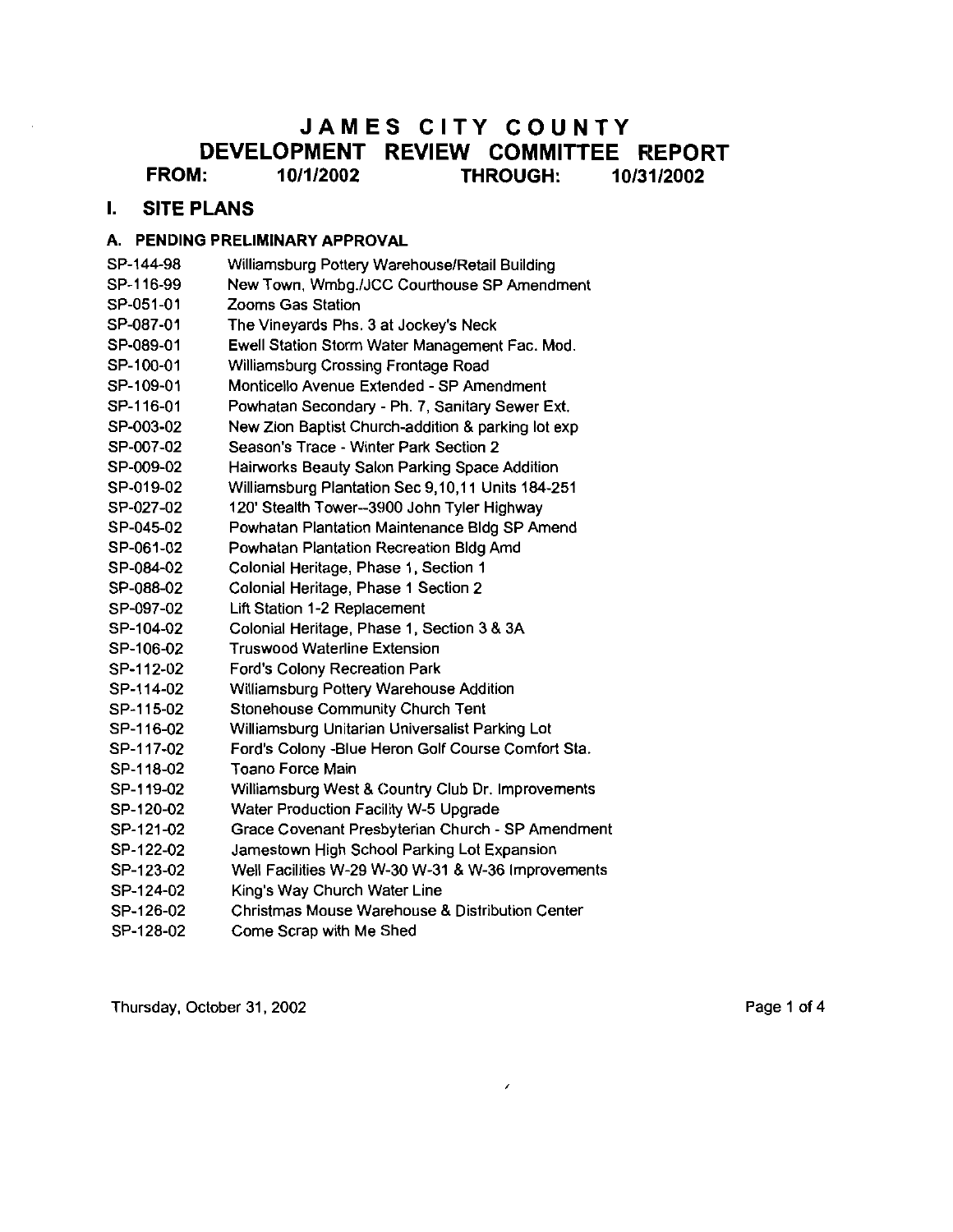|                            | <b>B. PENDING FINAL APPROVAL</b>                   | <b>EXPIRE DATE</b> |
|----------------------------|----------------------------------------------------|--------------------|
| SP-002-01                  | <b>JCC HSC Parking Area Expansion</b>              | 10/1 /2003         |
| SP-085-01                  | Greensprings Apartments and Condominiums           | 11/5 /2002         |
| SP-105-01                  | Voice Stream Wireless - Regional Jail Co-Location  | 11/9 /2002         |
| SP-110-01                  | Williamsburg Christian Academy                     | 12/3 /2002         |
| SP-002-02                  | Williamsburg-Jamestown Airport Hangar Additions    | 2/8/2003           |
| SP-035-02                  | Jamestown 4-H Educational Center                   | 4/24/2003          |
| SP-036-02                  | McKinley Office Building                           | 5/6/2003           |
| SP-044-02                  | Ford's Colony, Sect. 31, BMP #1 Regrading Plan     | 5/8/2003           |
| SP-048-02                  | New Town Office Building                           | 6/3/2003           |
| SP-049-02                  | <b>SunTrust Office Building</b>                    | 6/3/2003           |
| SP-050-02                  | New Town Sec 2 & 4 - Road/Utility Infrastructure   | 8/22/2003          |
| SP-051-02                  | Landmark Auto Parts                                | 5/6/2003           |
| SP-062-02                  | WindsorMeade Way Road Construction Plan            | 6/4/2003           |
| SP-072-02                  | JCSA Water Treatment Facility, Site Prep. Plan     | 6/28/2003          |
| SP-075-02                  | US Home/Colonial Heritage Blvd, Phs 1              | 6/27/2003          |
| SP-091-02                  | District Park Sports Complex, Phase III            | 8/16/2003          |
| SP-095-02                  | Faith Fellowship Assembly of God                   | 9/9/2003           |
| SP-098-02                  | Powhatan Creek Force Main                          | 9/4/2003           |
| SP-102-02                  | Powhatan Creek Access Park                         | 9/30/2003          |
| SP-105-02                  | Kristiansand Sewer Extension                       | 10/2 /2003         |
| SP-107-02                  | First Colony Water and Sewer System Replacement    | 9/18/2003          |
| SP-110-02                  | Ewell Station - Phase II                           | 10/7 /2003         |
| SP-113-02                  | Ready Mixed Concrete Storage Yard Expansion        | 10/7 /2003         |
| <b>C. FINAL APPROVAL</b>   |                                                    | <b>DATE</b>        |
| SP-006-02                  | Johnston Medical Clinic                            | 10/11/2002         |
| SP-017-02                  | Williamsburg Landing                               | 10/23/2002         |
| SP-025-02                  | Monticello Interceptor Forcemain - Section A       | 10/1 /2002         |
| SP-037-02                  | Williamsburg Crossing Lot 11 Retail/Office Bldg    | 10/24/2002         |
| SP-057-02                  | Colonial Heritage/US Home Richmond Rd Improvements | 10/23/2002         |
| SP-067-02                  | Powhatan Place Townhomes Amendment                 | 10/14/2002         |
| SP-076-02                  | Multi-Purpose Play Field Powhatan Secondary        | 10/1 /2002         |
| SP-081-02                  | Ironbound Village SP Amendment (Phase II)          | 10/11/2002         |
| SP-089-02                  | Verizon Building Concrete Pad Addition             | 10/21/2002         |
| SP-092-02                  | Stonehouse Hillcrest- Amended Utility Plan         | 10/22/2002         |
| SP-093-02                  | <b>Peanut Shop Sewer Modification</b>              | 10/24/2002         |
| SP-099-02                  | Ironbound Mini Storage Phase II: Temp. Storage Lot | 10/1 /2002         |
| SP-101-02                  | Busch Gardens- Drachen Fire Group Area Site Plan   | 10/14/2002         |
| SP-109-02                  | Court House Green Site Plan Amendment              | 10/10/2002         |
| SP-111-02                  | Williamsburg Memorial Park - Chapel Mausoleum      | 10/2 /2002         |
| SP-125-02                  | Williamsburg Auto Group Landscaping Amendment      | 10/21/2002         |
| SP-127-02                  | <b>Prime Outlets Kiosks</b>                        | 10/29/2002         |
| Thursday, October 31, 2002 |                                                    | Page 2 of 4        |

 $\label{eq:2.1} \begin{split} \mathcal{L}_{\text{max}}(\mathbf{r}) = \mathcal{L}_{\text{max}}(\mathbf{r}) \mathcal{L}_{\text{max}}(\mathbf{r}) \end{split}$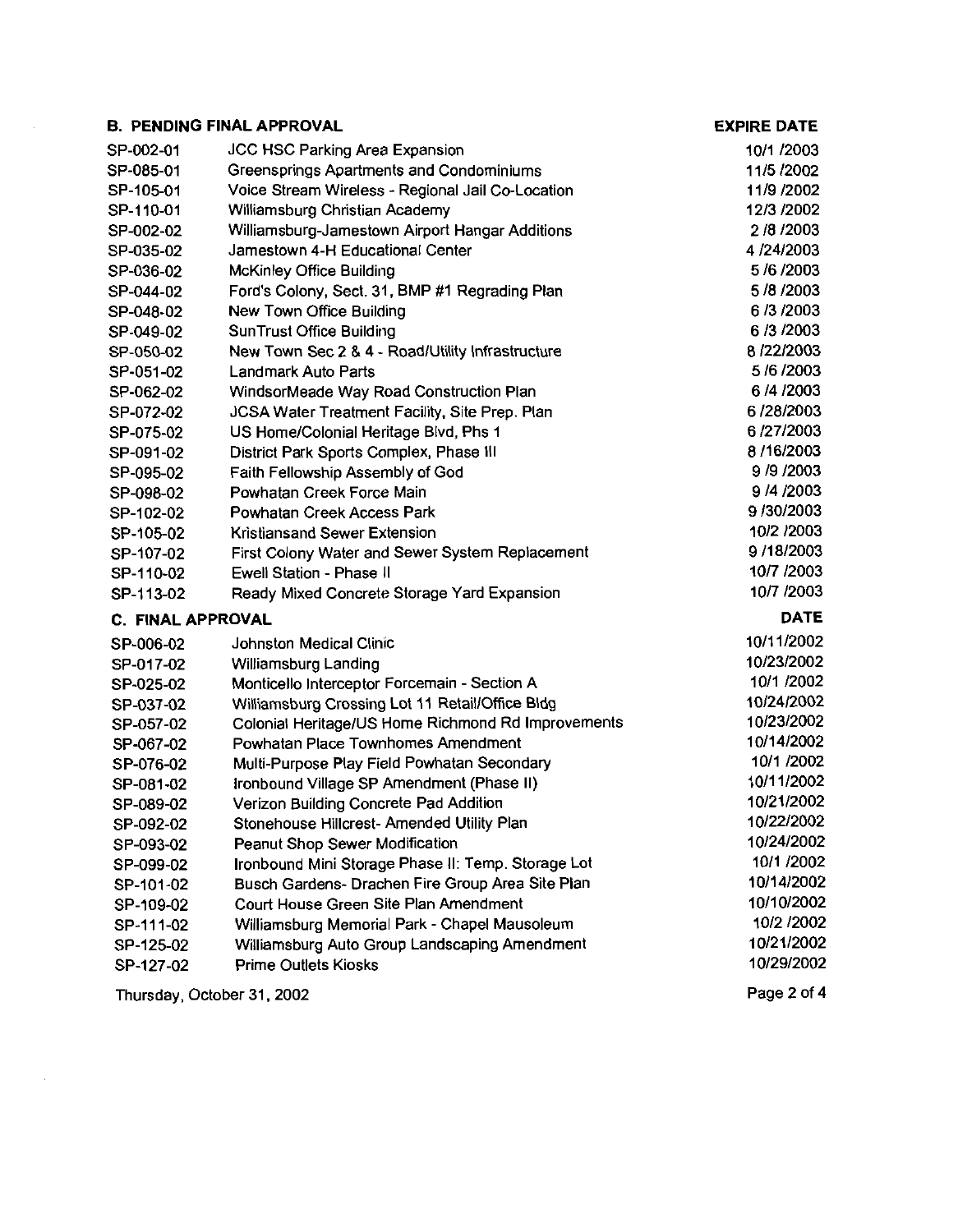## **II. SUBDIVISION PLANS**

### A. PENDING PRELIMINARY APPROVAL

| S-062-98 | <b>Ball Metal Conservation Easement</b>             |
|----------|-----------------------------------------------------|
| S-104-98 | Skiffes Creek Indus. Park, VA Trusses, Lots 1,2,4   |
| S-013-99 | <b>JCSA Mission Bank ROW Acquisition</b>            |
| S-074-99 | Longhill Station, Section 2B                        |
| S-086-99 | Peleg's Point, Section 5                            |
| S-110-99 | George White & City of Newport News BLA             |
| S-006-00 | Ewell Station, Lots 1, 4 & 5                        |
| S-091-00 | Greensprings West, Plat of Subdy Parcel A&B         |
| S-103-00 | Villages at Powhatan - Powhatan Secondary           |
| S-032-01 | Subdivision and BLE Plat of New Town Associates LLC |
| S-077-01 | Ford's Colony - Section 32 (Lots 72-78, 93-129)     |
| S-102-01 | Powhatan Place Townhomes-BLA Lots 51-56             |
| S-008-02 | James F. & Celia Ann Cowles Subdivision             |
| S-023-02 | Stonehouse, Mill Pond Run right-of-way              |
| S-031-02 | Bruce's Super Body Shop, Lot 2 subdivision          |
| S-035-02 | Villages at Powhatan, Ph. 4                         |
| S-051-02 | Ford's Colony, Sectior 12 Construction Plans        |
| S-052-02 | The Retreat--Fence Amendment                        |
| S-057-02 | Colonial Heritage - Ph 1, Sec 1, Const Plans        |
| S-063-02 | Colonial Heritage, Phase 1, Section 2               |
| S-067-02 | Powhatan Secondary Phase VI-B plat                  |
| S-068-02 | Forrest Lee Hazelwood BLA                           |
| S-073-02 | Colonial Heritage, Phase 1, Sec 3 & 3A              |
| S-079-02 | <b>Tankard Tract Subdivision</b>                    |
| S-084-02 | Skiffes Creek BLE Lots 2 & 3                        |
| S-085-02 | Gilliam Subdivision Lots 2 & 3 BLA                  |
| S-086-02 | The Vineyards Phase 3 BLA Lots 1, 5-9, 52           |
| S-087-02 | Pointe at Jamestown Phase 1B BLA Plat Correction    |
| S-091-02 | Williamsburg Landing BLA                            |
| S-092-02 | Mertens Subdivison Lot 2                            |
| S-093-02 | Ironbound Village Phase II                          |
| S-094-02 | Powhatan Secondary Phase VII-C                      |
|          |                                                     |

- S-095-02 Powhatan Secondary Phase V-ll B
- S-96-02 5813 Richmond Rd. BLE

#### B. PENDING FINAL APPROVAL

### EXPIRE DATE

| S-034-00 | The Pointe at Jamestown, Phase 2               | 6/5/2003   |
|----------|------------------------------------------------|------------|
| S-041-00 | Powhatan Secondary, Phase 6-B                  | 7/27/2003  |
| S-058-00 | Powhatan Secondary, Phase 7-A                  | 10/2 /2003 |
| S-037-01 | Wellington Section II & III Construction Plans | 5 /7 /2003 |

Thursday, October 31.2002

Page 3 of 4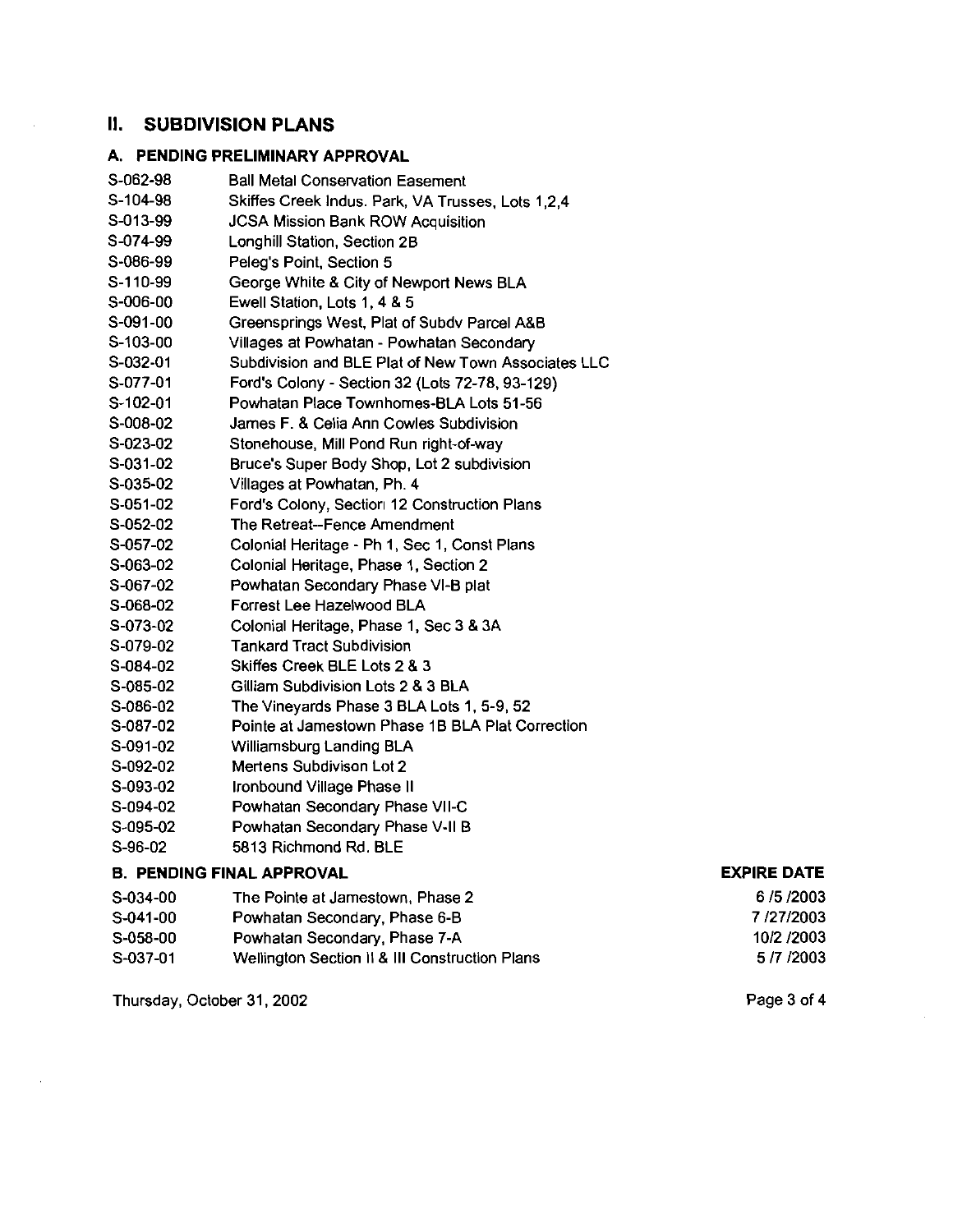| S-101-01                 | Greensprings West, Phase 4A                             | 12/5 /2002  |  |
|--------------------------|---------------------------------------------------------|-------------|--|
| S-022-02                 | George W. Roper & Jeanne F Roper, Parcel B<br>3/19/2003 |             |  |
| S-024-02                 | Stonehouse, Fieldstone Parkway right-of-way & BLA       | 3/19/2003   |  |
| S-027-02                 | Stonehouse, Lisburn, Sect. 5-A, Construction Plans      | 5/6/2003    |  |
| S-030-02                 | Waterford at Powhatan Sec., Ph. 33, BLA                 | 4/9/2003    |  |
| S-037-02                 | Village Housing at the Vineyards, Phase III             | 5/10/2003   |  |
| S-039-02                 | Powhatan Secondary, Phase 6-C                           | 5/8/2003    |  |
| S-042-02                 | Lake Powell Forest Phase 4                              | 5/23/2003   |  |
| $S-045-02$               | The Pointe at Jamestown Section 2-A plat                | 5/30/2003   |  |
| S-058-02                 | Hazelwood Subdivision and BLA                           | 10/22/2003  |  |
| S-064-02                 | Stonehouse - Mill Pond Run Section 2                    | 7/29/2003   |  |
| S-071-02                 | Stonehouse Commerce Park-ROW extension & realign        | 9/3/2003    |  |
| S-076-02                 | <b>Marion Taylor Subdivision</b>                        | 10/3 /2003  |  |
| S-077-02                 | Powhatan Place BLA Lots 51-56                           | 10/1 /2003  |  |
| S-078-02                 | Donald L. Hazelwood Subdivision                         | 9/30/2003   |  |
| S-081-02                 | Scott's Pond Section 2                                  | 10/7 /2003  |  |
| S-082-02                 | Nice Commercial Properties                              | 10/12/2003  |  |
| S-083-02                 | Toano Auto Parts BLA                                    | 10/9 /2003  |  |
| S-090-02                 | Ford's Colony Section VII, Lots 119 & 120 BLE           | 10/25/2003  |  |
| <b>C. FINAL APPROVAL</b> |                                                         | <b>DATE</b> |  |
| S-040-00                 | Westmoreland Sections 3 & 4                             | 10/2 /2002  |  |
| S-104-01                 | The Retreat, Phase I, Section III                       | 10/14/2002  |  |
| S-034-02                 | The Villages at Powhatan, Ph. 3                         | 10/9 /2002  |  |
| S-061-02                 | Stonehouse, Walnut Creek Section 5B, Lot 5 BLA          | 10/9 /2002  |  |
| S-075-02                 | Scott's Pond Section 1-C                                | 10/3 /2002  |  |

 $\sim 10$ 

 $\mathcal{A}^{\mathcal{A}}$